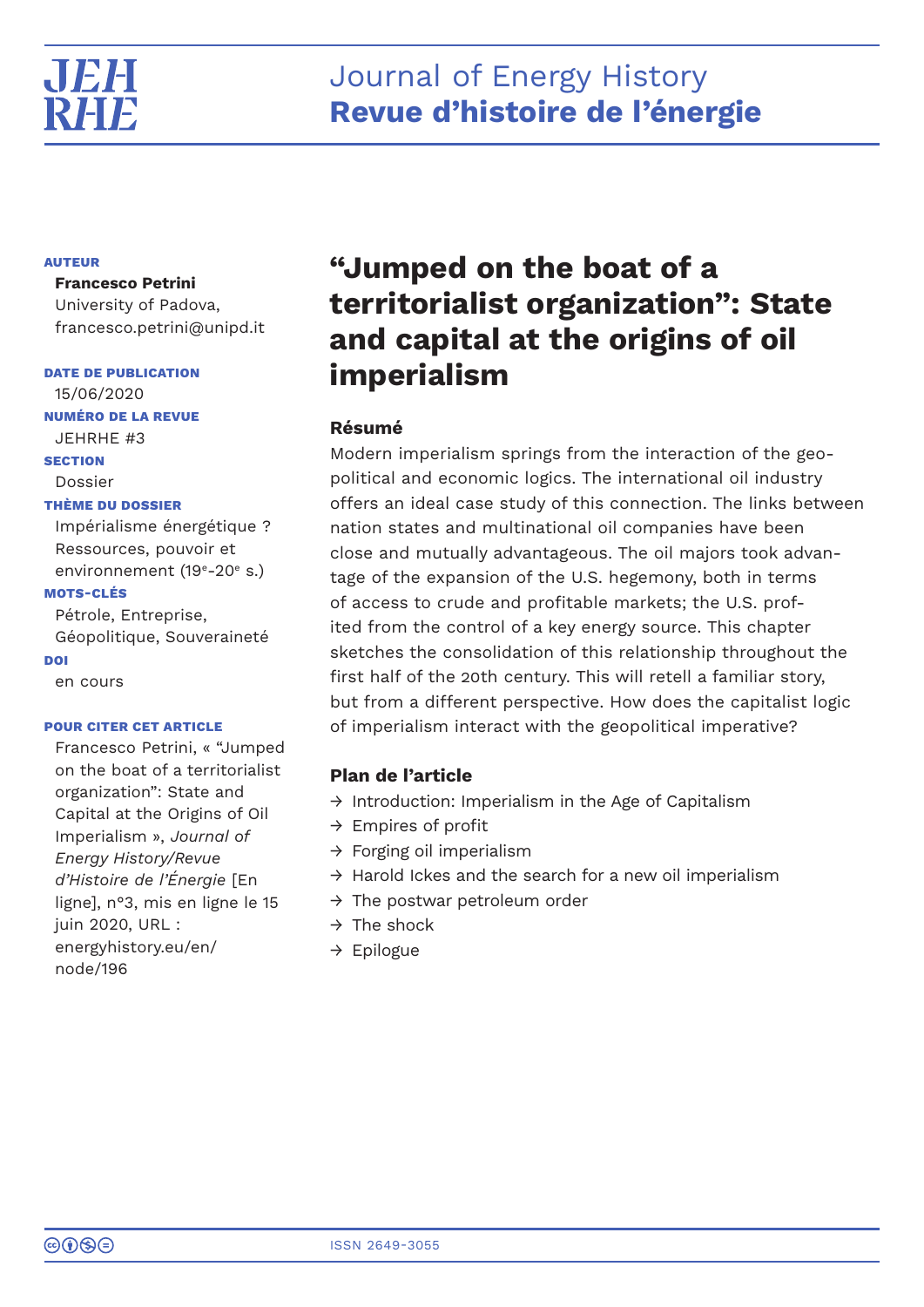# **INTRODUCTION: IMPERIALISM IN THE AGE OF CAPITALISM**

- In his 1939 essay 'The Jews and Europe', Max Horkheimer wrote that "whoever is not willing to talk about capitalism should also keep quiet about fascism".**1** As Alex Callinicos comments, "I think Horkheimer was right about fascism, but his remark could be applied to imperialism: modern imperialism is capitalist imperialism".**<sup>2</sup>** 1
- Imperialism a process of territorial expansion, through coercive and/or hegemonic means, of a political entity characterized by asymmetric power relations between a centre and a periphery – dates back to the dawn of political history and it has been driven by a multitude of factors, including human nature and, first and foremost, power politics. Yet there is a specificity of modern imperialism that cannot be ignored: imperialism in the modern era, say at least since the 1870s but we might maybe go back to 17th-century Holland, is understandable only in close connection with the development of capitalism. This does not deny the importance of geopolitics. Yet, at the same time, it is impossible to understand imperialism – and international relations– without considering the interaction of geopolitical and socioeconomic factors.**<sup>3</sup>** 2
- As Alex Callinicos writes: "capitalist imperialism is constituted by the intersection of two forms of competition, namely economic and geopolitical".**<sup>4</sup>** 3

From this perspective, modern (capitalist) imperialism is the result of two mutually influencing forces. One is the continuation of Great power military and territorial competition that had characterized Europe since the 15th century. The other is capitalist logic: the inherently expansionist and competitive nature of capitalism which fuels inter-capitalist rivalries and those between the owners of capital and the wage earners. The latter conflict sometimes is diverted into aggressive foreign policy (social imperialism).**<sup>5</sup>**

Giovanni Arrighi and David Harvey have delved into the dialectical relationship between the "territorial" and the "capitalist" logic of power. As Harvey wrote: 5

The fundamental point is to see the territorial and the capitalist logics of power as distinct from each other. Yet it is also undeniable that the two logics intertwine in complex and sometimes contradictory ways. […] The relation between these two logics should be seen, therefore, as problematic and often contradictory (that is, dialectical) rather than as functional or one-sided. This dialectical relation sets the stage for an analysis of capitalist imperialism in terms of the intersection of these two distinctive but intertwined logics of power. The difficulty for concrete analyses of actual situations is to keep the two sides of this dialectic simultaneously in motion and not to lapse into either a solely political or a predominantly economic mode of argumentation.**<sup>6</sup>**

It follows that, to understand imperialism, it is essential to investigate the relation between political power and big business, the sphere of relations that Braudel identified with capitalism *tout court.***7** In this domain, one walks a

4

6

**<sup>1</sup>** Max Horkheimer, "Die Juden und Europa", *Zeitschrift für Sozialforschung* vol. VII/1939 (New York: Institute of Social Research, 1940), 115. English translation available at: https:// thecharnelhouse.org/2015/03/20/the-jews-and-europe/ (accessed 09/06/2020).

**<sup>2</sup>** Alex Callinicos, *Imperialism and Global Political Economy* (Cambridge: Polity Press, 2009), 10.

**<sup>3</sup>** This is the argument put forward by Peter Gowan in his review of John J. Mearsheimer *The Tragedy of Great Power Politics*: Peter Gowan, "A Calculus of Power", New Left Review, n° 16, 2002. The intersection of the social and the geopolitical as crucial in understanding international relations, is at the foundation of the "uneven and combined development" approach; for an introduction see Justin Rosenberg, "Isaac Deutscher and the Lost History of International Relations", *New Left Review*, n° 215, 1996.

**<sup>4</sup>** Callinicos, *Imperialism*, 15 (cf. note 2).

**<sup>5</sup>** Geoff Eley, "Defining social imperialism: use and abuse of an idea", *Social History*, vol. 1, 1976.

**<sup>6</sup>** David Harvey, *The New Imperialism* (Oxford: Oxford UP, 2003), 29-30.

**<sup>7</sup>** "Capitalism only triumphs when it becomes identified with the State, when it is the State". The zone in which big business meet the power of the State is – Braudel adds – "the zone of the anti-market, where the great predators roam and law of the jungle operates. This – today and in the past, before and after the industrial revolution – is the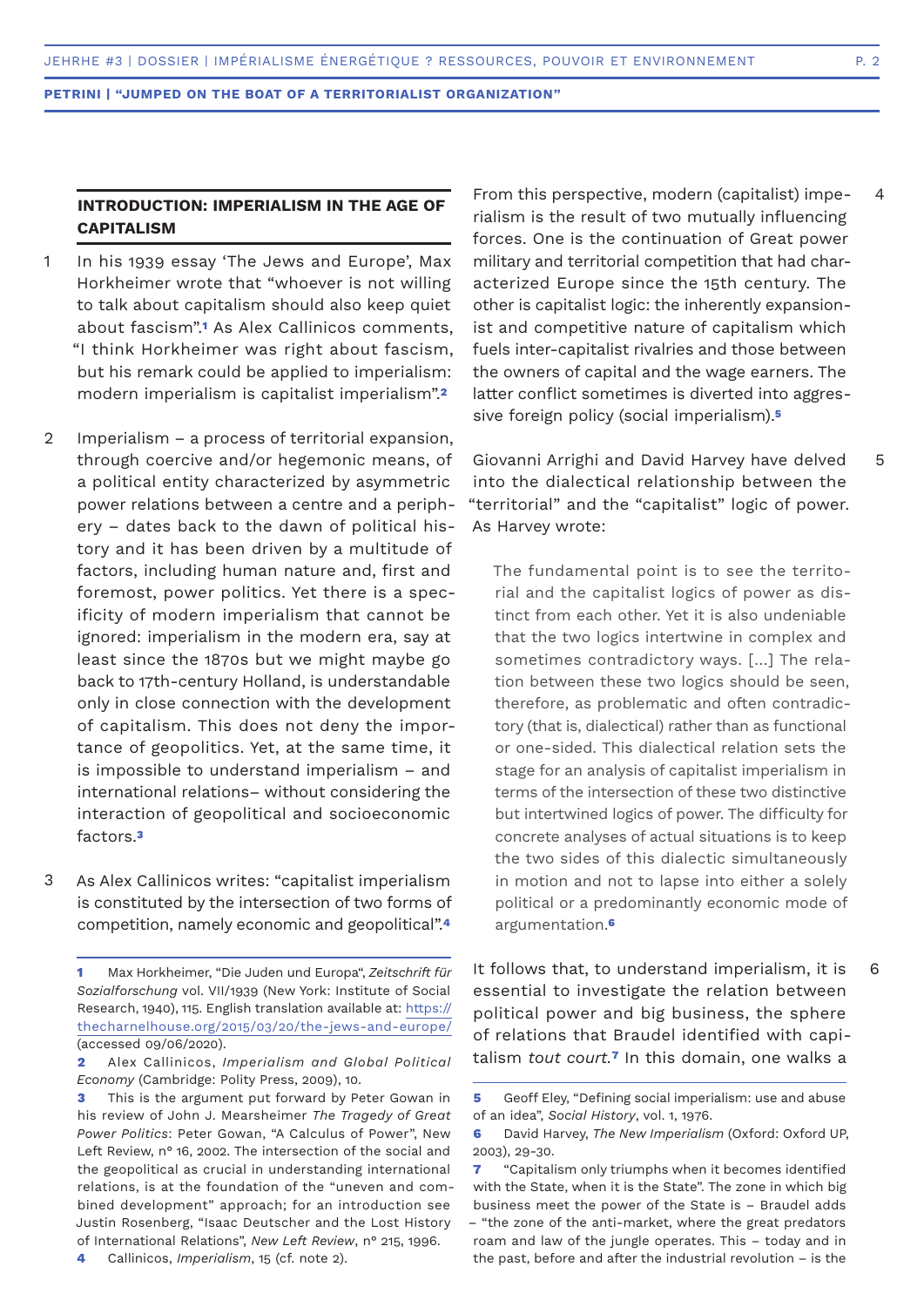fine line between two binary views. In one, cultivated in some corners of the Marxist tradition, the government is seen as the executor of the will of the ruling class, an instrument manipulated by the bourgeoisie. This conception denies any autonomy of the state with regards to the dominant social forces, reducing the motivations behind public policy to direct economic interests.**<sup>8</sup>** But, as Callinicos notes, even the Bush-Cheney administration – "memorably described by Mike Davis as the executive committee of the American Petroleum Institute" – cannot be portrayed as exclusively driven by the demands of Halliburton.**<sup>9</sup>**

- At the other pole is the liberal view of the state as a neutral ground, mediating between civil society and the national community,**10** a view marred by a blindness to the conflictual nature of politics and social relations.**11** For this reason, such an approach cannot stand the test of the empirical reality. 7
- This raises the need for a more nuanced point of view. 8
- The international oil industry offers an ideal case study. As we shall see, the links between the nation state and multinational oil companies have been 9

real home of capitalism." (Fernand Braudel, *Afterthoughts on Material civilization and Capitalism* (Baltimore: The Johns Hopkins UP, 1977), 64; Idem, *Civilization and Capitalism, 15th-18th Century: Vol. II. The Wheels of Commerce* (London: Collins, 1982), 230, italics added).

**8** "The literature on imperialism and empire too often assumes an easy accord between them: that political-economic processes are guided by the strategies of state and empire and that states and empires always operate out of capitalistic motivations". Harvey, *The New Imperialism*, 29 (cf. note 6).

**9** Callinicos, *Imperialism*, 15 (cf. note 2). Halliburton is a U.S.-based multinational company, active in the oil field service sector.

**10** For a critique of this point of view see Ralph Miliband, *The State in Capitalist Society* (New York: Basic Books, 1969), chapter 4.

**11** As McCormick has written, it is "the American Dream" view which sees decision-making as "the end product of numerous private, voluntary, democratic groups competing with each other in a relatively coequal way", thus substituting "the mystification of self-evident truths […] for systematic exploration". (Thomas J. McCormick, "Drift or Mastery? A Corporatist Synthesis for American Diplomatic History", *Reviews in American History*, n° 4, 1982, 321).

close. The relationship is summarised by the title of this chapter, drawn from Giovanni Arrighi's *Long 20th Century*, from a paragraph which discusses the role of Genoese merchant bankers in the late 16th century (*nobili vecchi*) and the Rothschilds during the 19th. He describes the reciprocity between politics and business during the capitalist era, leaving space for the autonomy of both.

They [the *nobili vecchi* and the Rothschilds] were business cliques who, in view of a profit and by means of the cosmopolitan business network which they controlled, acted as the 'invisible hand' of an imperial organization – Imperial Britain and Imperial Spain, respectively. Thanks to this "invisible hand", both imperial organizations could reach and control a greater number and variety of power and credit networks than they would have ever been able to do just by deploying the 'visible hand' of their state- and war-making apparatuses.

Instrumentality ran both ways. Neither the Rothschilds nor the *nobili vecchi* were mere instruments of the imperial organizations which they 'serviced'. Both cliques belonged to a wider circle of merchant bankers who had jumped on the boat of a territorialist organization and had skillfully turned the expansion of the latter into a powerful engine of the self-expansion of the commercial and financial networks which they themselves controlled.**<sup>12</sup>**

What if one replaces the Rothschilds with the Rockefellers, finance with energy, and Britain with the United States? Wouldn't this still be an accurate description of the interaction between the big oil companies and their parent governments in the 20th century? The oil majors jumped on the boat of expanding U.S. hegemony and gained access to immensely profitable resources, while the U.S. as an international power profited from the control of a key energy source. The rest of this chapter sketches the consolidation of this relationship throughout the first half of the 20th century as the main driver  $10$ 

**<sup>12</sup>** Giovanni Arrighi, *The Long 20th Century: Money, Power and the Origins of Our Times* (London: Verso, 2009), 172.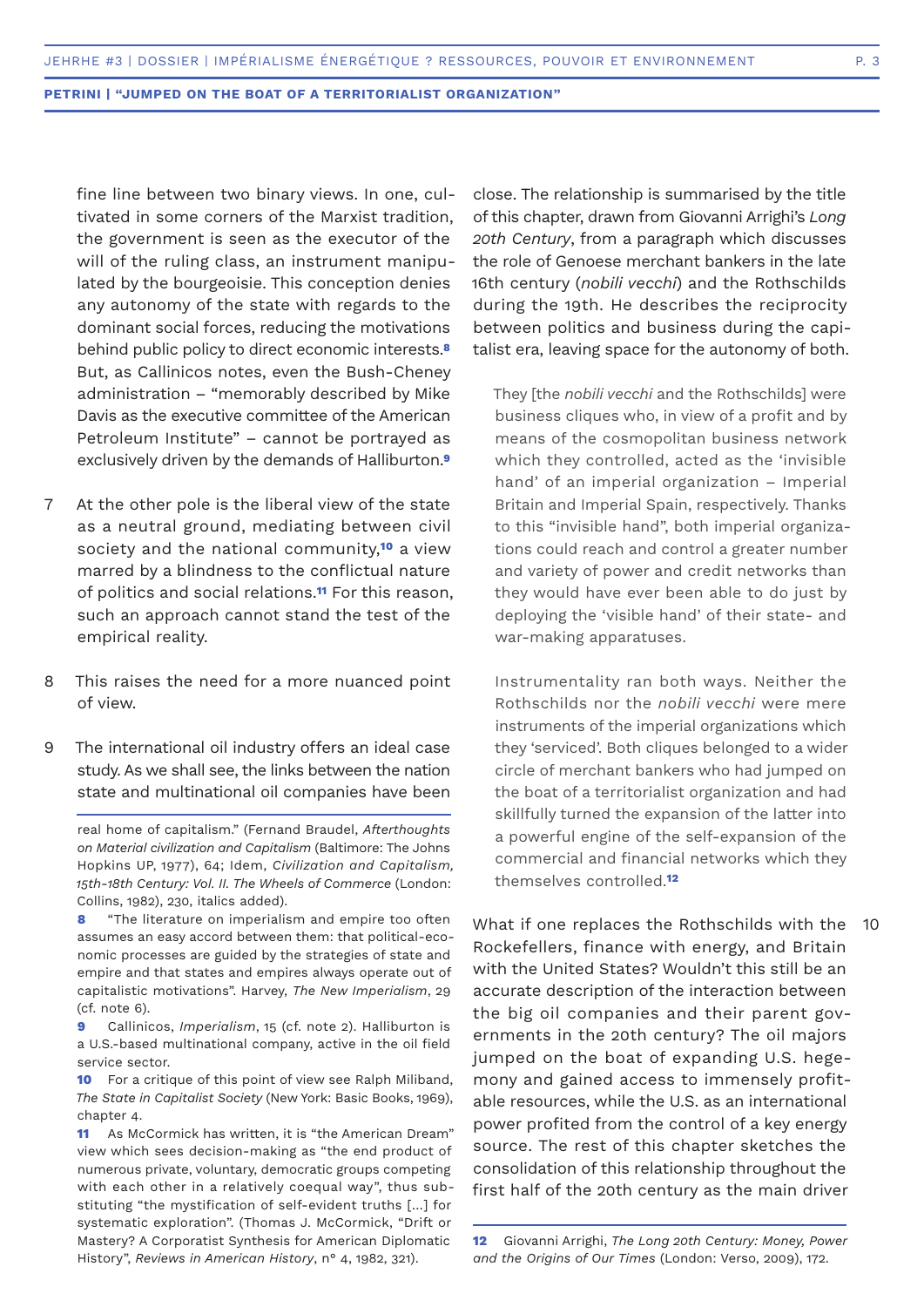of oil imperialism. This will retell a familiar story, but from a different perspective. How does the capitalist logic of imperialism interact with the geopolitical imperative? The next section will retrace the history of the international oil industry, from the aftermath of WWI to the 1970s. The Epilogue will highlight some conclusions.

# **EMPIRES OF PROFIT**

In many ways, the oil industry is emblematic of capitalism. On the one hand, it is marked by harsh competition, a constant threat of overproduction and of collapse of profitability. On the other, it tends to stifle competition. The industry's history has been punctuated by cycles of boom and bust, "frequent market crises and often uncontrollable price fluctuations".**13** Hence the tendency to build an oligopolistic system of governance of the business, to prevent phases of "excessive competition" and falling prices.**<sup>14</sup>** The landmark agreement signed in 1928 by the three biggest oil companies of the time – Anglo-Persian Oil Company (later BP), Standard Oil of New Jersey and Royal Dutch-Shell – acknowledged the instability of the oil business: 11

> Excessive competition has resulted in the tremendous overproduction of today, when over the world the shut-in production amounts to approximately 60% of the production actually going into consumption. […] The petroleum industry has not of late years earned a return on investment sufficient to enable it to continue to carry in the future the burden and responsibilities placed upon it in the public's interest [...]. Recognizing this, economies must be effected, waste must be eliminated, the expensive duplication of facilities curtailed […].**<sup>15</sup>**

**15** U.S.'s Government's Exhibits in the International Petroleum Case, Exhibit 1, Pool Association, 17/9/1928, in

# **FORGING OIL IMPERIALISM**

The instability of the oil business drew the public powers into the industry. The year 1914, with the acquisition by the UK government of the majority of the Anglo-Persian Oil Co., marks the beginning of a century of entanglement between public powers and the private oil business. The "fateful plunge" – to use Churchill's words**16** – of the liberal British government into the procellous sea of the oil business was dictated as much by strategic considerations about the availability of fuel for the Royal Navy, as by the skillful maneuvering of sir Charles Greenway and the top management of the Anglo-Persian, a company on the verge of bankruptcy unless it found a huge and solvent customer for its Persian crude.**17** It was not the triumph of state interventionism over *laissez-faire*, what would have constituted quite an anachronistic feat in the pre-World War I epoch.**18** Instead, it was the beginning of an intricate and asymmetrical partnership between public powers and private companies which has been at the heart of oil imperialism. 12

As international hegemony began shifting west-13ward across the Atlantic, the compact between state and business in the oil sector assumed

93rd Congress, Hearings Before the Subcommittee on Multinational Corporations of the Committee on Foreign Relations of the U.S. Senate (Washington: U.S. Government Printing Office, 1975) (from now on Hearings), part 8, 35. **16** Churchill referred to his own decision, as First Lord of the Admiralty, of shifting the Royal Navy from coal- to oil-fueled battleships. Geoffrey Jones, *The State and the Emergence of the British Oil Industry* (London: Macmillan, 1981), 27.

**17** *Ibid*., chapter 6.

**18** Even though the State held a majority share until the 1980s, Anglo-Persian (in 1935 Anglo Iranian, in 1954 BP) always acted as a purely private company. The two representatives of the government in the board never exercised an effective conditioning role. As reported in a 1951 memo for the Foreign Secretary Herbert Morrison: "[…] HMG hold 51% of the shares and nominate two directors. […] Directorships have normally been used to give rewards to superannuated public servants, and once appointed they have not been expected to take a very active part in the affairs of the company. Indeed, had they done so, it would have been regarded as undue interference with a business operation". Anthony Sampson, *The Seven Sisters. The Great Oil Companies and the World They Made* (Sevenoaks: Hodder and Stoughton, 1975), 135.

**<sup>13</sup>** Leonardo Maugeri, *The age of oil* (Westport: Praeger, 2006), xi.

**<sup>14</sup>** On the political economy of the oil industry during the 20th century see Paul H. Frankel, *Essentials of Petroleum*  (London: Frank Cass, 1969); Jack E. Hartshorn, *Oil Companies and Governments: An Account of the International Oil Industry in Its Political Environment* (London: Faber and Faber, 1962); Edith Penrose, *The Growth of Firms, Middle East Oil and Other Essays* (London: Frank Cass, 1971).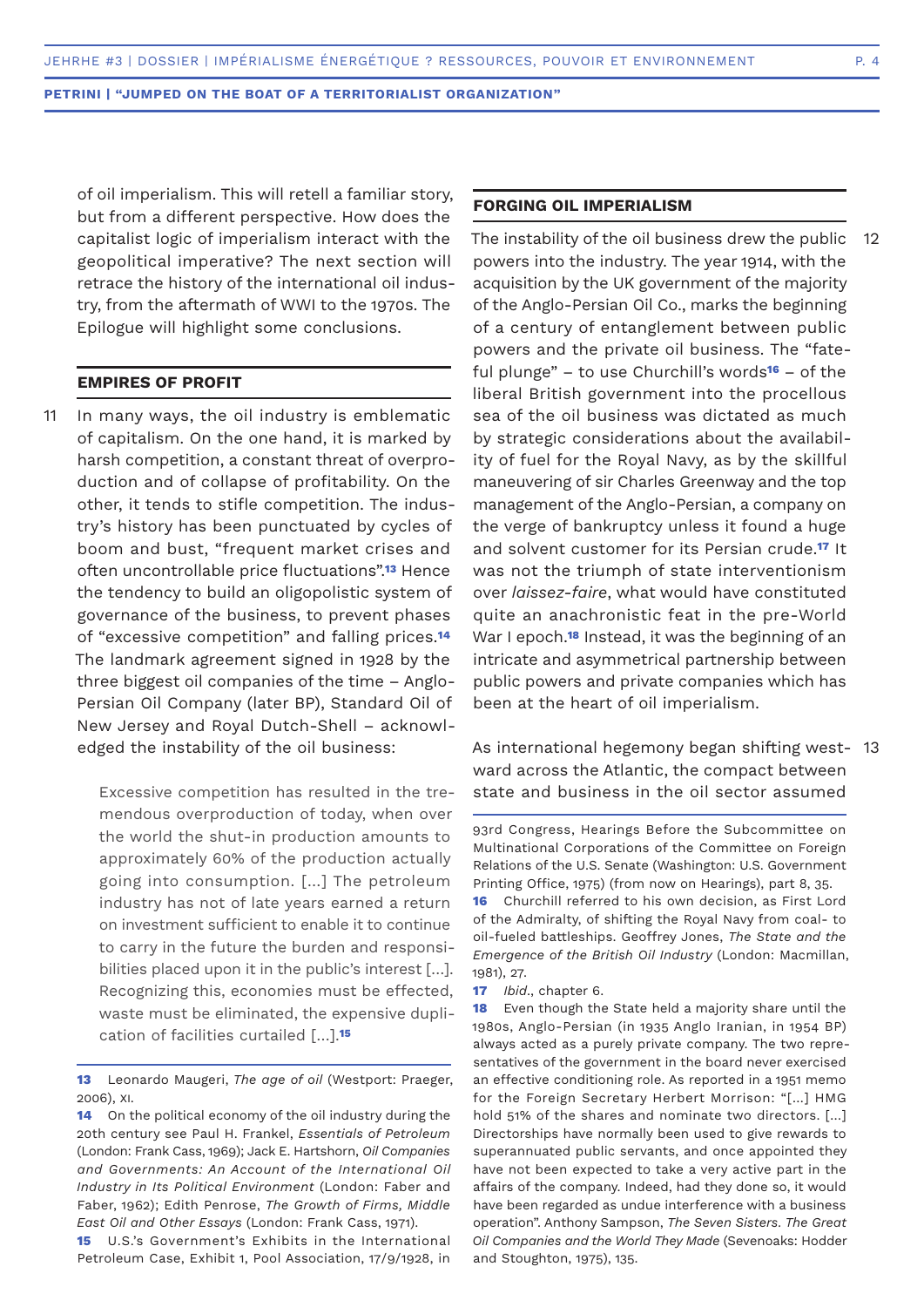more discrete forms, more compatible with the social realities of the New World. Thus, instead of a direct entry of the state into the business, in the U.S. public and private built a partnership, which eventually installed the business in the driver's seat.

In the United States after 1918, the first of a series of recurrent "oil fright campaigns"– to use Robert Sherill's expression**19** – set the stage for a redefinition of the partnership between the government and the oil majors in the frame of an "aggressive oil policy".**20** The U.S. debate on oil matters hinged upon a widespread concern for the alleged exhaustion of the domestic crude reserves – a concern that was largely unfounded – which coupled with a deep-seated resentment towards Britain and other European countries, accused by U.S. business and political circles of carving up exclusive zones of influence for their oil companies to the detriment of the U.S. interests.**21** As a consequence, both in the government circles and in the industry a consensus was forming around the idea that the United States should develop a vigorous overseas oil policy to defend its interests abroad. As early as 1916, Mark L. Requa, a consulting engineer of the Bureau of Mines,**22** produced a report for the Senate describing the depletion of the U.S. domestic oil reserves. As a response to the allegedly impending threat of exhaustion of the national oil resources, Requa called for 14

"an aggressive economic imperialism,"**23** directed at acquiring oil reserves abroad, especially in Mexico. If the United States did not act soon, Requa wrote, "when it is too late we will awake to the fact that the oil resources of the world are in foreign hands, and that, so far as its lubricants are concerned, the United States has become the vassal of some foreign power."**<sup>24</sup>**

Requa's oil imperialism fits well with the atti-15tude of some important sections of the U.S. oil industry. Standard Oil of New Jersey, the biggest company issued from the dismantling of the Rockefeller empire decreed by the Supreme Court in 1911, was particularly interested in acquiring new oil reserves. The 1911 sentence had left Jersey with less crude than its worldwide refinery and marketing activities required. In 1912, Jersey Standard's own production of crude met only 8% of the needs of its refineries.**25** Not surprisingly, Jersey's top executives were among the most active in arguing for government support in the search for oil reserves abroad. In January 1919, the industry journal *Oil and Gas Review* reported the declarations of Jersey's Chairman of the Board Alfred C. Bedford and President Walter C. Teagle. Citing the government estimate that more than 40 percent of U.S. oil reserves had already been exhausted, Bedford said: "Our position in this most essential industry is not nearly so secure as it ought to be". Teagle too stressed the "conservationist" argument, saying that the United States was spending its petroleum wealth for the world's benefit. Both lamented that Americans were treated unfairly overseas: foreigners were free to exploit American oil fields, but they barred Americans from sharing foreign supplies in their hands. Thus, to conserve domestic oil, they insisted

**<sup>19</sup>** Robert Sherrill, *The Oil Follies of the 1970-1980. How the Petroleum Industry Stole the Show (and Much More Besides)* (New York: Anchor Press, 1983), 6 and 529-533.

**<sup>20</sup>** John DeNovo, "The Movement for an Aggressive American Oil Policy Abroad, 1918-1920", *The American Historical Review*, n° 4, 1956.

**<sup>21</sup>** Gerald D. Nash, *United States Oil Policy, 1890-1964* (Pittsburgh: University of Pittsburgh Press, 1968), chap. 3; Gaetano Di Tommaso, *America's Energy Transition, the Evolution of the National Interest, and the Middle Eastern Connection at the Dawn of the Twentieth Century* (PhD diss., University of Bologna, 2017), 247 and ff.

**<sup>22</sup>** Requa then became, in January 1918, head of the Oil Division of the Federal Fuel Administration, the agency created by President Wilson in August 1917 to coordinate the production and distribution of American coal and oil resources during wartime. On Requa's conceptions and action see Di Tommaso, *America's Energy*, 233-247 (cf. note 21).

**<sup>23</sup>** Roger M. Olien, Diana Davids, *Oil and Ideology: The Cultural Creation of the American Petroleum Industry* (Chapel Hill: The University of North Carolina Press, 2000), 133. **24** *Id*.

**<sup>25</sup>** George S. Gibb and Evelyn H. Knowlton, *History of Standard Oil Company (New Jersey), vol. II: The Resurgent Years 1911-1927* (New York: Harper & Brothers, 1956), 44. By the end of the war the oil extracted by Jersey Standard accounted for only about 15% of its refineries' needs. Daniel Yergin, *The Prize: The Epic Quest for Oil, Money & Power* (New York: Simon & Schuster, 1993); 199.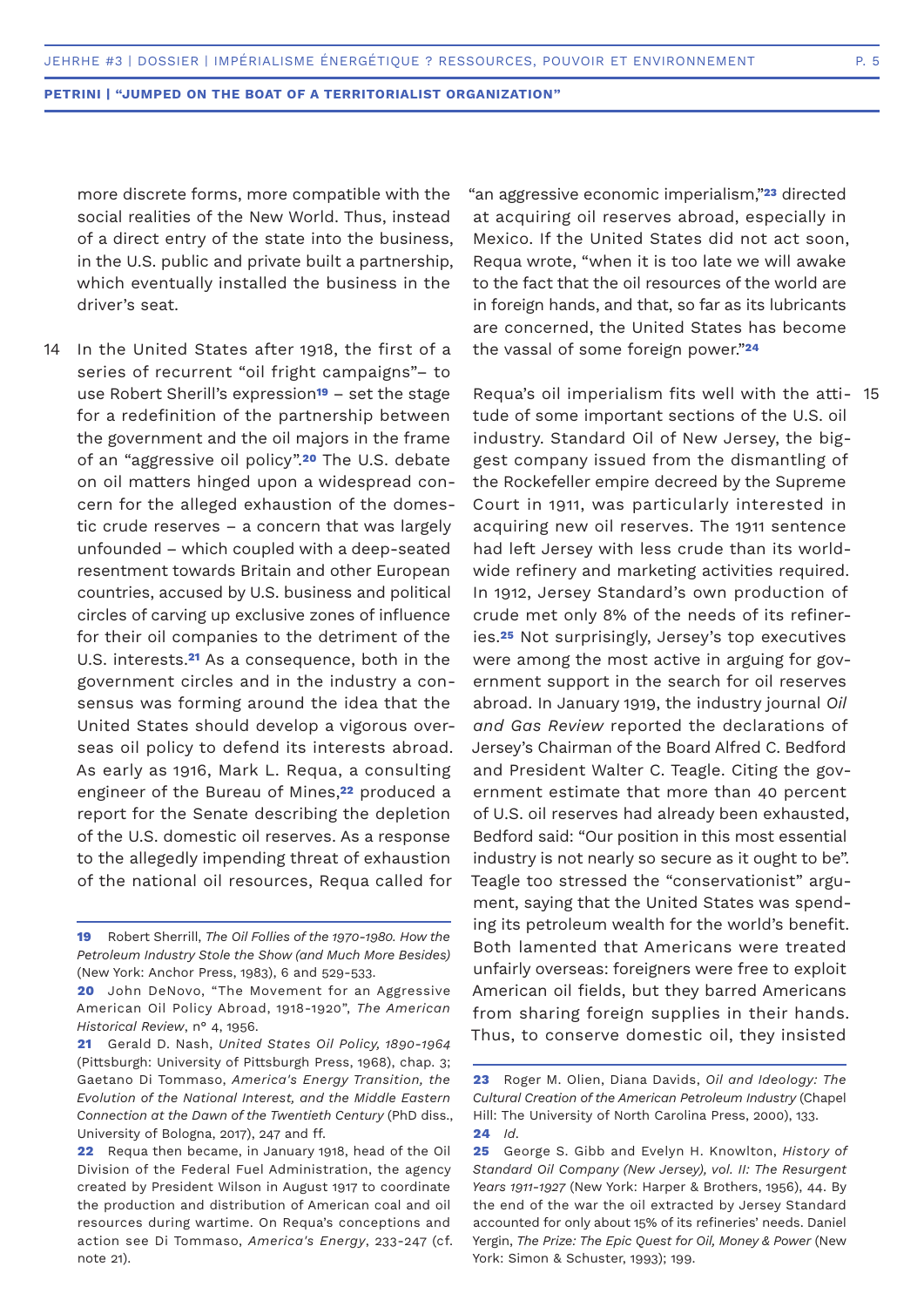on acquiring reserves abroad. As Bedford concluded, "I particularly hope that public opinion will demand cooperative effort [of government and business] looking to the extension of our holdings of oil lest we be caught in the position of a petitioner for oil in foreign markets."**<sup>26</sup>** But which form should this cooperative effort between business and government take?

16 Soon it became clear that the direct involvement of the U.S. government in industry, with the establishment of some kind of state company in the wake of the British initiative, a hypothesis raised in the immediate postwar period by some political quarters, was out of the question. In September 1919 the board of directors of the American Petroleum Institute**27** approved a report of its Foreign Relations Committee, chaired by Teagle, with the ominous title *The Menace of Foreign State Monopolies to the American Industry*. The report, sent to Secretary of State Robert Lansing, drew attention to the restrictive policies of countries like Great Britain, the Netherlands, Japan, and Argentina.**28** However, they did not demand direct entry of the government into the oil business, a fact that they stated would undermine the "individual initiative and efficiency" that had allowed the petroleum industry to prosper. Still worse, government's intervention would substitute "a condition of government rivalries" for "fair and open commercial competition", "thus transforming what had hitherto been commercial questions" into "questions essentially political."**<sup>29</sup>** This was a crucial point, upon which hinged, over the following decades, the companies' claim of primacy in the international oil negotiations. In the interwar period they allegedly acted as a "depoliticizing cushion" between the Great Powers; after

1945 they played an analogous function in relations with the producing countries. So, instead of a direct intervention of politics into business, they demanded diplomatic backing in negotiations with the British, to establish reciprocity and defend the principles of free enterprise and the Open Door.

The administration agreed with the companies' 17 stance. As Lansing's successor, Bainbridge Colby, pointed out, state management of an international oil company risked creating "international friction embarrassing to the business itself."**<sup>30</sup>**

This convergence over the refusal of direct State intervention didn't mean the triumph of *laissez-faire*. Instead, it inaugurated a phase of private-public co-operation, founded on the identification between national interest and private interest. In his 1919 *Report on International Policies Affecting the World's Petroleum Industry*, Van H. Manning, director of the U.S. Bureau of Mines, –"a self-appointed liaison agent between the United States government and the American petroleum industry"**31** explicitly theorized the coincidence between national and private interest, stating that there was no greater service to the United States than assisting American citizens in their participation in developing the world's oil resources.**32** The identification of the national interest with that of the companies has been key in legitimizing the compact between state power and private interests at the root of oil imperialism. As noted by Gregory Nowell in his pathbreaking study of oil politics in the interwar period: 18

Firms cannot justify a privileged relationship with the State because it enriches them as well as the President or Prime Minister. Numerous excluded groups would protest. The norm has shifted to keeping the State away from favoritism, unless that favoritism can be justified as the "national interest."**<sup>33</sup>**

**<sup>26</sup>** Olien and Davids, *Oil*, 138 (cf. note 23).

**<sup>27</sup>** Founded in March 1919 as the industry body representing the interests of the oil business in the public arena. Leonard M. Fanning, *The Story of the American Petroleum Institute; a Study and Report* (New York: World Petroleum Policies, 1959).

**<sup>28</sup>** Stephen J. Randall, *United States Foreign Oil Policy Since World War I. For Profits and Security* (Montreal & Kingston: McGill-Queen's UP, 2005), 17.

**<sup>29</sup>** Michael J. Hogan, *Informal Entente, The Private Structure of Cooperation in Anglo-American Diplomacy 1918- 1928* (Columbia: University of Missouri Press, 1977), 161.

**<sup>30</sup>** *Ibid*., 161.

**<sup>31</sup>** De Novo, "The Movement", 862 (cf. note 20).

**<sup>32</sup>** *Id*.

**<sup>33</sup>** Gregory Nowell, *Mercantile States and the World Oil Cartel, 1900-1939* (Ithaca: Cornell UP, 1994), 11.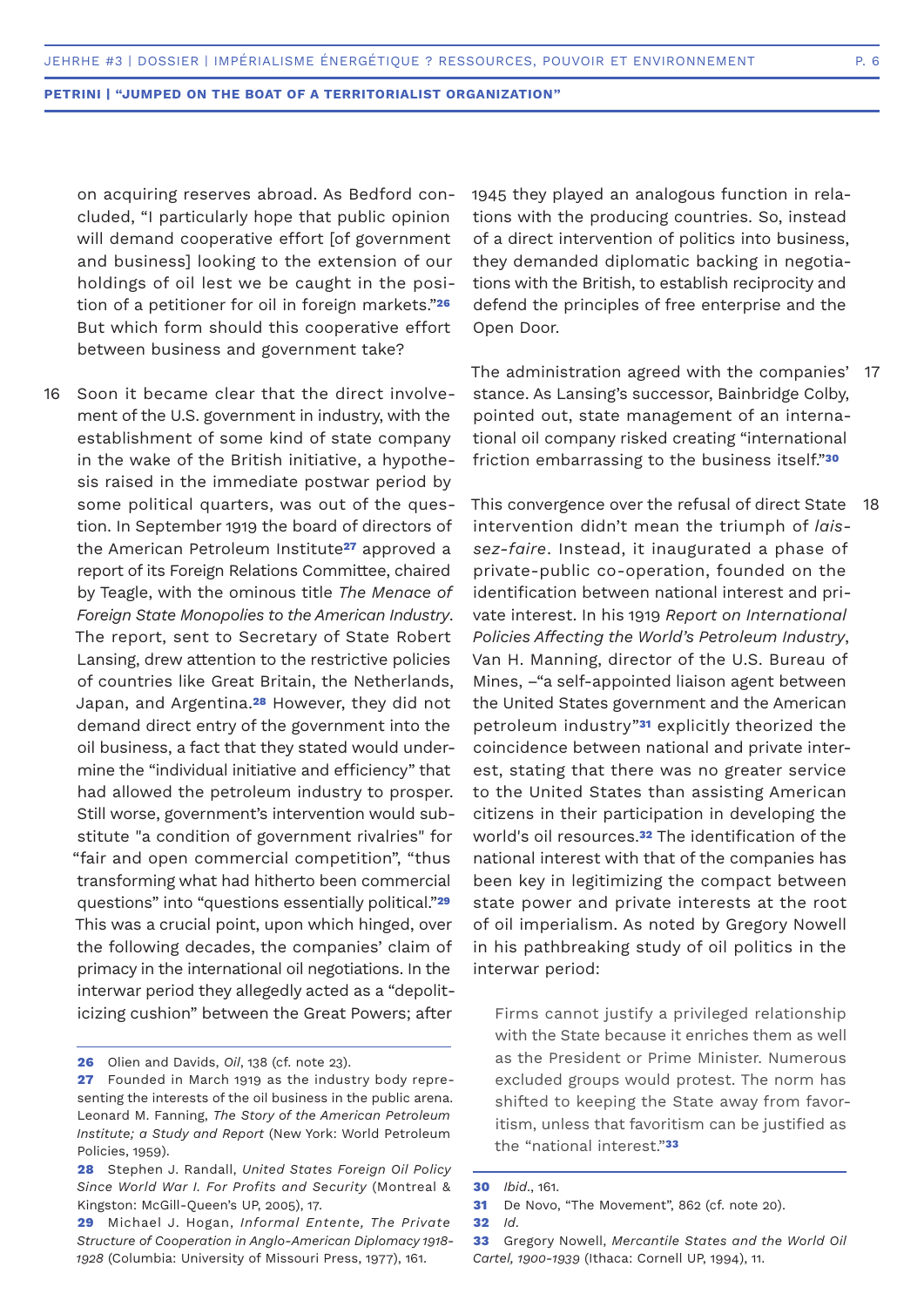- 19 This public-private partnership found its first application during the negotiations over Mesopotamian oil.**34** These were, from an American point of view, an attempt at opening up the enclosed reservoir which the European companies (Anglo-Persian and Royal Dutch-Shell) had carved out for themselves with the San Remo Pact of 1920, in a region that promised to contain vast crude reserves.**35** The Harding administration, with Secretary of Commerce Herbert Hoover at the forefront, and the oil companies acted in close collaboration. At Hoover's request the companies interested in the Mesopotamian affair established a consortium, the American Group,**36** that soon occupied centre stage. In fact, the negotiations, begun as a classic diplomatic game, soon changed into a transnational dialogue between oil companies. On the ground that "they knew better" and that limiting the talks to the companies cleared the way from inter-state rivalries (the usual depoliticization argument), the companies installed themselves at the head of foreign oil policy, relegating the governments to a supporting role. The result was that the sacred principle of the Open Door, that at the start of the negotiations the U.S. administration had asserted against the imperialist Europeans, was quietly buried and replaced by an oligopolistic agreement that split up the resources and locked out the outsiders.**37** Needless to say the control of the oil (quantity to produce, price at which to sell, marketing) rested entirely in the hands of the U.S. and European companies.
- 20 The year 1928 seemed to carry out the definitive postwar stabilization for the oil industry, with

**35** Fiona Venn, "Anglo-American Relations and Middle East Oil, 1918–34", *Diplomacy and Statecraft*, n° 1, 1990.

the birth of the Euro-American consortium controlling Iraqi oil, the conclusion of the Red Line Agreement among the same companies constituting the consortium and the setting up of a global system of governance of the oil markets agreed upon by the majors through the Achnacarry agreement.**38** The spectre of overproduction and calamitous competition seemed to have been held at bay by the establishment of a grandiose world cartel.

# **HAROLD ICKES AND THE SEARCH FOR A NEW OIL IMPERIALISM**

The Great Crisis, the collapse of the international trade system, the war and the discovery of the Saudi oil riches shattered the newfound stabilization and threw the oil industry into turmoil. Furthermore, the weakening of colonial relations and the discontentment of the producing countries with their share of the oil profits created a rising tide of "resource nationalism": first in Iran, with demands for a renegotiation of the concessionary terms of the Anglo-Persian,**<sup>39</sup>** and then in Bolivia (1937) and Mexico (1938) with the nationalization of the oil industry.**40** Around the same time, in Saudi Arabia the joint venture created by Standard Oil of California and Texaco was put under pressure by the local government in search of additional resources to consolidate its power. In Venezuela, the main crude production centre outside the USA, the disruption caused to the oil trade by German submarine warfare pushed the local government to demand a renegotiation of the concessionary terms. Thus, at the beginning of the 1940s the companies faced two great questions: How would they manage the huge productive capacity of the Middle East without causing a collapse of price? How would they respond to 21

**<sup>34</sup>** John DeNovo, *American Interests and Policy in the Middle East 1900-1939* (Minneapolis: The University of Minnesota Press, 1963), 176-202; Fiona Venn, *Oil Diplomacy in the Twentieth Century* (New York: St. Martin's Press, 1986), 54-62; Nowell, *Mercantile States*, 183-191 (cf. note 33).

**<sup>36</sup>** This was originally composed of seven companies: Atlantic, Gulf, Jersey, Mexican Petroleum, Sinclair, Socony and Texaco.

**<sup>37</sup>** Nowell, *Mercantile States*, 186 (cf. note 33) and the primary documentation contained in 82nd Congress, Staff Report to the Federal Trade Commission, The International Petroleum Cartel, 22/8/1952, U.S. Government Printing Office, Washington, 1952.

**<sup>38</sup>** On the international oil cartel in the interwar vears see John M. Blair, *The Control of Oil* (New York: Vintage Books, 1976), 50 and ff.

**<sup>39</sup>** James Bamberg, *The History of the British Petroleum Company. Volume 2: The Anglo-Iranian Years, 1928-1954* (Cambridge: Cambridge UP, 1994), 27-50.

**<sup>40</sup>** Jesús Silva Herzog, *Historia de la expropiación de las empresas petroleras* (Ciudad de México: Instituto Mexicano de Investigaciones, 1973).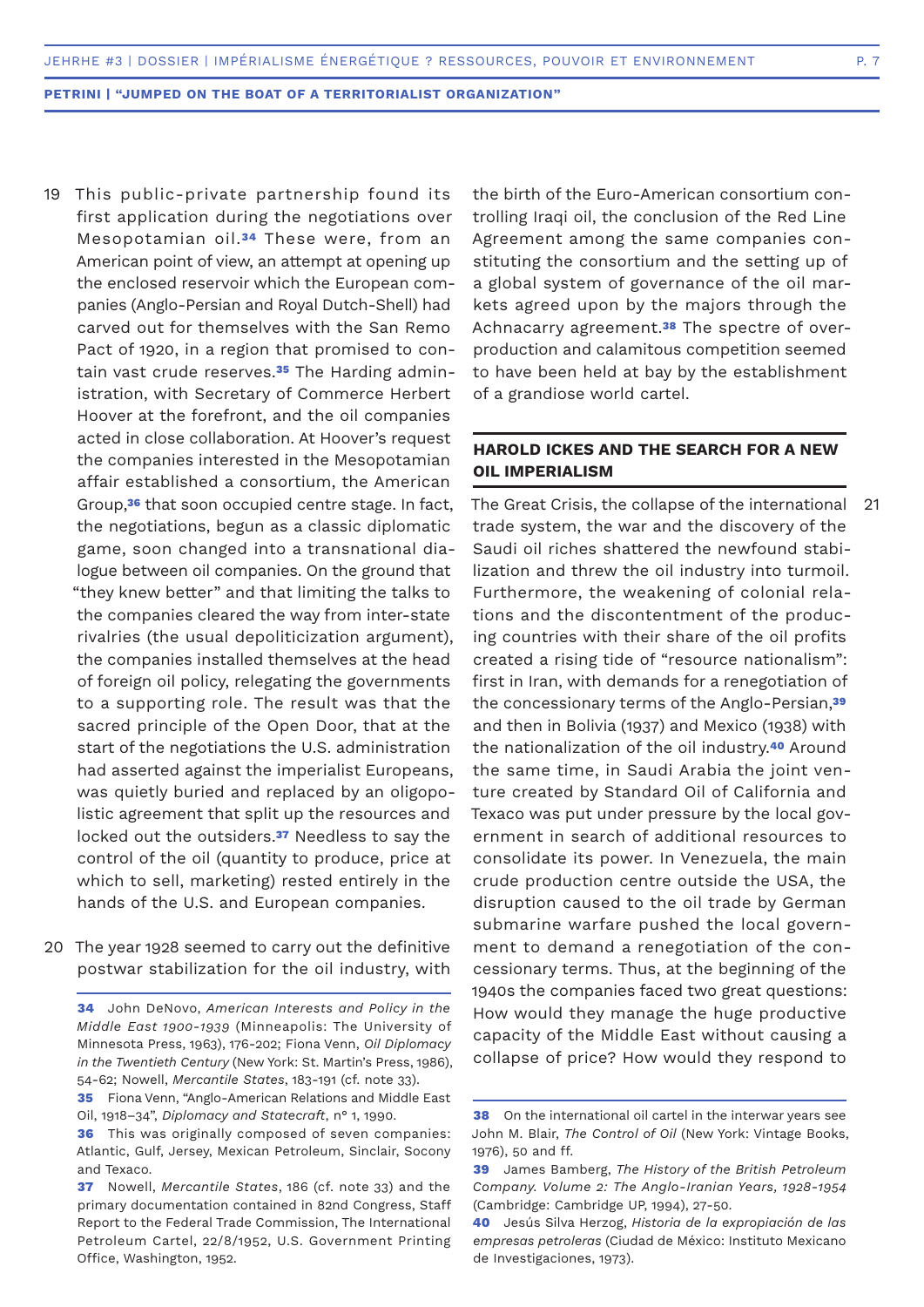producers' demands for a greater portion of the pie? The two problems were strictly connected: an increase in production was necessary to meet the producers' demands but how could this be reconciled with global overproduction? In any case the circumstances required a reconsideration of the private/public partnership. The reaction to Mexican nationalization highlighted the strains in the relationship between the companies and the Roosevelt administration that was accused of "plucking daisies" while the industry was conducting tough negotiations with the Mexican government.**<sup>41</sup>**

- 22 This situation opened up new possibilities for those who pleaded for a clearer demarcation between the national and the private interest and for a more interventionist stance of the government in oil affairs. Harold Ickes, for thirteen years secretary of the Interior in the Roosevelt administration, was the main advocate of this position.**<sup>42</sup>**
- Ickes, described by a biographer as the "aggres-23sive progressive", acknowledged the centrality of big companies in modern capitalism, while being firmly convinced that a strong public hand was necessary to make the system function properly. In the early 1930s, in the wake of plunging oil prices caused by the recession, Ickes tried to strengthen the role of the government in oil matters, especially in price setting, but his attempts were rebuffed by the industry as soon as it recovered some confidence.**43** The U.S. entry into the Second World War disclosed new possibilities to Ickes' interventionism, as he was summoned by the president to head the Petroleum Administration for

War (PAW).**44** Writing to Roosevelt in December 1941, Ickes complained that the United States had "no adequate national policy with respect to petroleum, and no international policy I know of except to protect the interests of our nationals."**45** He believed that the interest of the nation not always, indeed rarely, coincided with that of the companies. So it was time for the U.S. government to approach the problem of foreign oil "from a nationalistic point of view" and begin to formulate a "national" oil policy. In this view, Ickes presented two controversial proposals. The first was the purchase by the government of 100% of the U.S.-owned consortium which had in concession the Saudi oil resources;**46** the second was the construction of an oil pipeline from Saudi Arabia to the Mediterranean, owned and managed by the U.S. government.**47** Both proposals cast a dark shadow on the survival of the oligopolistic system of governance the companies were strenuously trying to defend. However, Ickes' approach, as disruptive as it was of the equilibrium between public and private, was not so innovative in the relations with the oil-producing countries. The U.S. grip on foreign oil resources was not in question. For example, in relation to the Mexican dispute, Ickes proposed that the U.S. government buy the nationalized oilfields and hold them as a strategic reserve. To this proposal, President Roosevelt replied that it was inconceivable that the Mexicans, who had gone to so much trouble to gain control of their oil, would agree to such a plan.**<sup>48</sup>**

**<sup>41</sup>** Randall, *United States*, 101 (cf. note 28).

**<sup>42</sup>** On Ickes' life see Linda J. Lear, *Harold L. Ickes: the Aggressive Progressive, 1874-1933* (New York: Garland Publishing, 1981).

**<sup>43</sup>** On Ickes' role during the New Deal years cf. Jeanne Nienaber Clarke, *Roosevelt's Warrior: Harold L. Ickes and the New Deal* (Baltimore: Johns Hopkins UP, 1996). On the New Deal era oil policies see Ellis W. Hawley, *The New Deal and the Problem of Monopoly: A Study in Economic Ambivalence*  (New York: Fordham UP, 1995), 212 and ff.; Donald R. Brand, "Corporatism, the Nra, and the Oil Industry", *Political Science Quarterly*, n° 1, 1983.

**<sup>44</sup>** Created in May 1941, originally denominated Office of Petroleum Coordinator, to help organize the allocation of fuels. A useful source of information on the composition and activities of the agency is: John W. Frey, H. Chandler Ide, *A History of the Petroleum Administration for War, 1941-1945*  (Washington: U.S. Government Printing Office, 1946).

**<sup>45</sup>** David Painter, *Oil and the American Century: The Political Economy of U.S. Foreign Oil Policy, 1941–1954* (Baltimore: Johns Hopkins UP, 1986), 25.

**<sup>46</sup>** The consortium, composed by Standard Oil of California and Texaco, struck oil in 1938. By the early 1940s it had become clear that Saudi Arabia contained huge oil reserves. Irvine Anderson, *Aramco, the United States and Saudi Arabia. A Study of the Dynamics of Foreign Oil Policy, 1933-1950* (Princeton: Princeton UP, 1981).

**<sup>47</sup>** Cf. Painter, *Oil*, 32-74 (cf. note 45).

**<sup>48</sup>** *Ibid*., p. 25.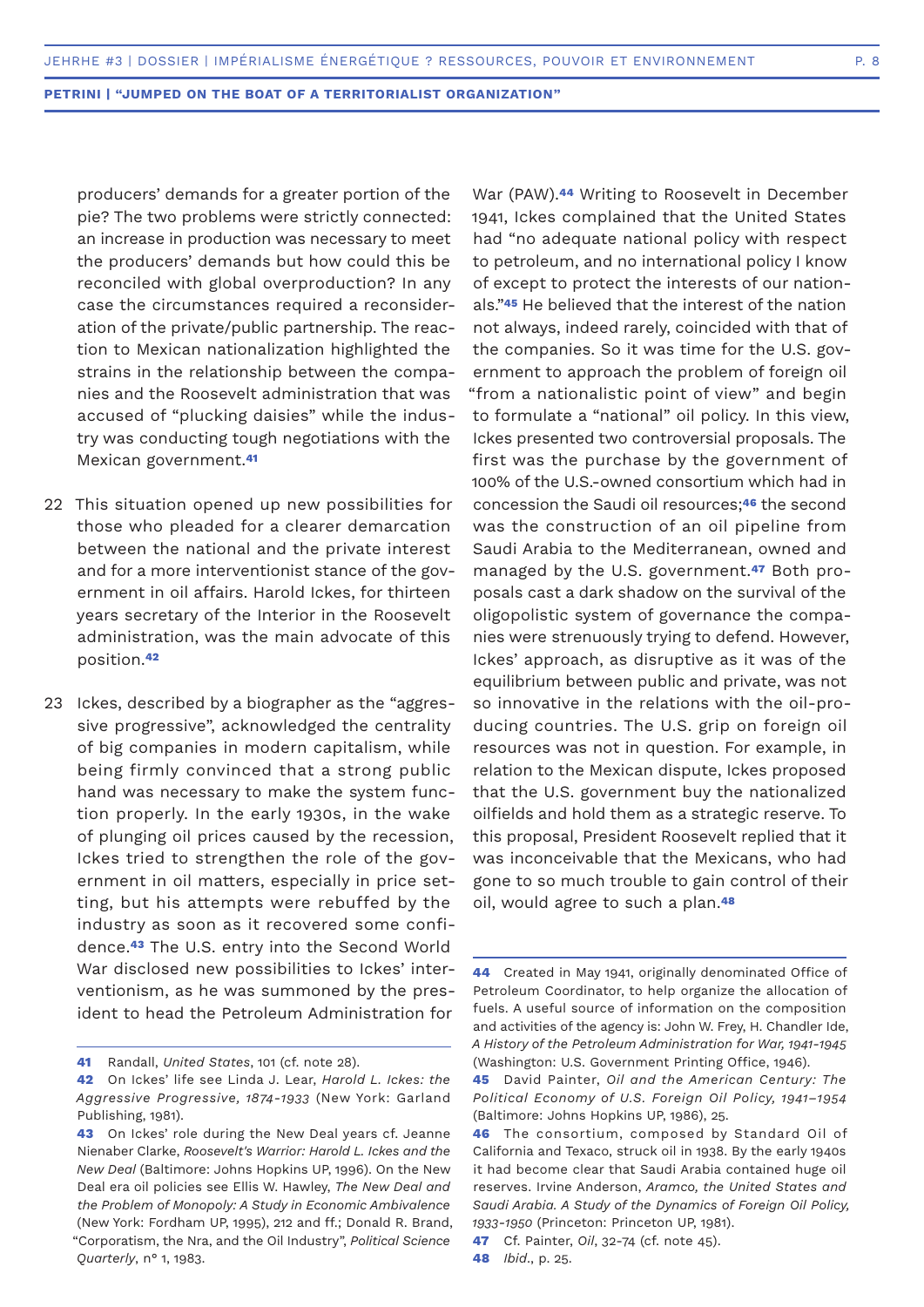24 Ickes' interventionism was met by the strong opposition of the oil companies. Since 1941 representatives of the consortium operating in Saudi Arabia had lobbied President Roosevelt to get the Lend Lease Program extended to that remote country to counter British influence.**<sup>49</sup>** But they did not want any direct involvement of the government in their business. A long memorandum presented in November 1943 by the Foreign Operations Committee of the Petroleum Industry War Council (PIWC)– the body representing the industry within the PAW – stated forcefully the U.S. interest in foreign oil: "the national security of the United States is dependent upon adequate world oil development". At the same time they reaffirmed the centrality of private initiative: "Oil development can best be handled by private initiative". What the governments should do was to support the efforts of private companies to acquire control of foreign oil: "Action is needed to enlarge the reserves under the stewardship of nationals of the United States […]. Nationals of the United States should not be in a position of inferiority in acquiring and developing petroleum reserves within the territories or spheres of influence of other nations."**<sup>50</sup>** The allusion to the British grip on Mideast oil was patent. In 1943-44, with the Saudi reserves still underdeveloped, 80% of Mideast production was in the hands of British companies.**51** In sum, the industry was asking the administration to renounce its more interventionist stance and to put its weight at the service of the private companies' efforts to acquire and develop foreign oil reserves. The assumption was, as always, that what was good for the oil companies was good for the United States. As the 1943 PIWC memorandum argued:

The American petroleum industry should be encouraged to expand its plans for developing the world's oil resources. This encouragement requires assurance that nationals of the United States will receive the cooperation of our Government in securing a position of equal opportunity with the nationals of other countries and that the Government itself will not enter into competition with its own nationals.**<sup>52</sup>**

The form this cooperation should take was made 25 clear in March 1944 by the Oil Policy Committee of the PIWC:

The varying and conflicting oil policies of the various nations need to be brought into harmony with the objective of orderly and efficient world oil development. To this end, international machinery is necessary. The government of the United States should take the lead in bringing about this necessary coordination.

In a concretization of Karl Kautsky's ultra-im-26perialism, the companies demanded the collaboration of the government in establishing an agreement with the British to manage the vast reserves of the region that increasingly seemed bound to become the pivot of the oil production. As indicated by the geological mission sent by the U.S. government to Middle East in 1943: "For the next 10 to 15 years at least, the Middle East area is likely to develop and maintain productive capacity of as much as four times its probable market outlet."**53** This was a development that if not properly managed – by means of what the companies usually "termed orderly marketing", an euphemism to avoid the rigours of the U.S. anti-trust legislation – threatened to precipitate another crisis.

**<sup>49</sup>** Michael B. Stoff, *Oil, War, and American Security. The Search for a National Policy on Foreign Oil, 1941-1947* (New Haven: Yale UP, 1980), chapter 2.

**<sup>50</sup>** Petroleum Industry War Council (PIWC), *A Foreign Oil Policy for the United States*, 5/11/1943, in 93rd Congress, Subcommittee on Multinational Corporations of the Committee on Foreign Relations of the United States Senate, *A Documentary History of Petroleum Reserves Corporation 1943-1944* (Washington: U.S. Government Printing Office, 1974) (from now on DHPRC), 60-68, 61 and 65.

**<sup>51</sup>** Army Service Forces, *Memorandum: Oil Situation in the Middle East*, 9/2/1944, in *DHPRC*, 49-58, 49.

**<sup>52</sup>** PIWC, *A Foreign Oil Policy for the United States, 5/11/1943* (cf. note 50), 65.

**<sup>53</sup>** 93rd Congress, Report to the Committee on Foreign Relations of the U.S. Senate, Multinational Oil Corporations and U.S. Foreign Policy, 2/1/1975 (Washington: U.S. Government Printing Office, 1975) (from now on MNOC), 43.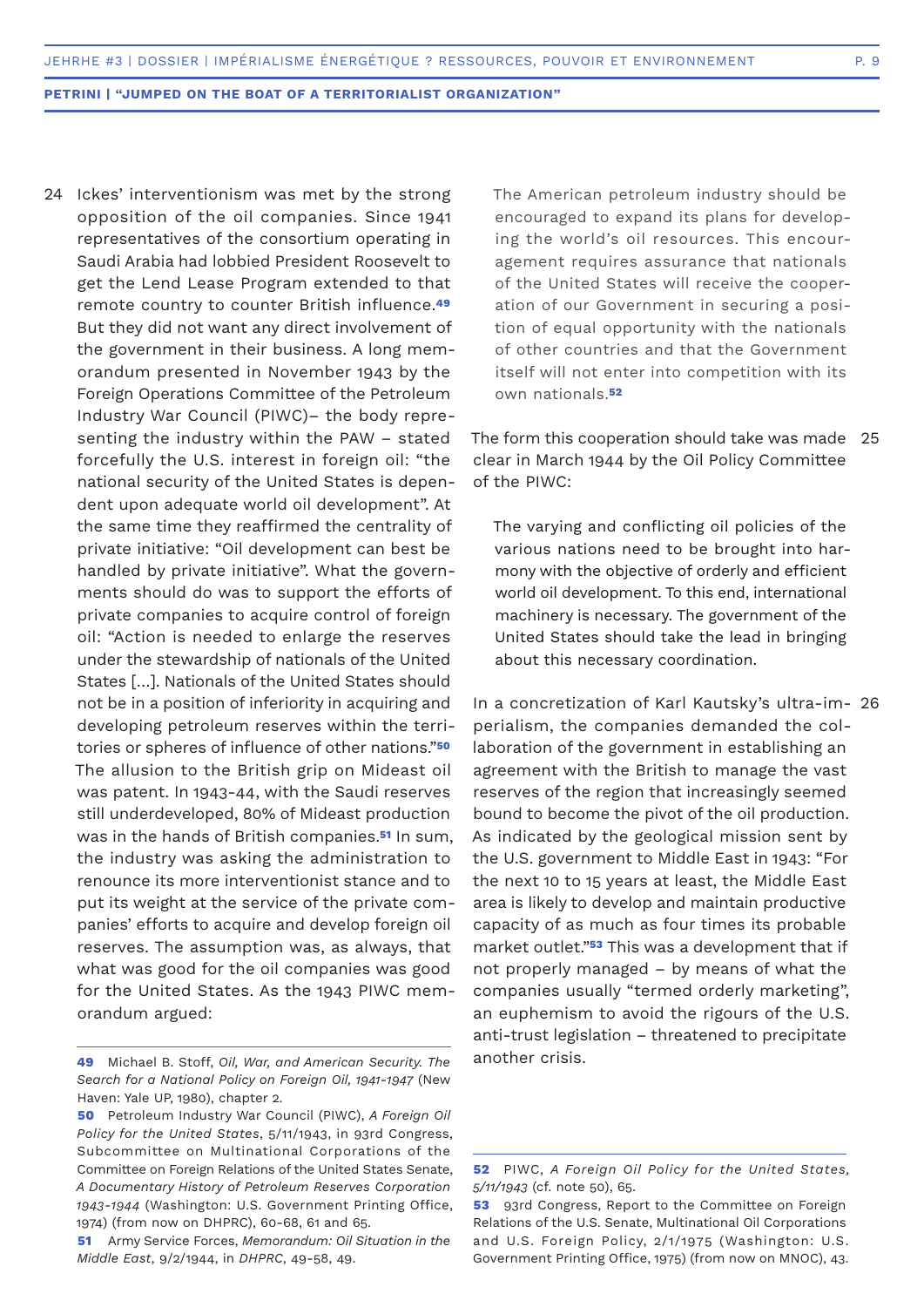# **THE POSTWAR PETROLEUM ORDER**

- The initial solution was the stipulation of a bilat-27 eral oil agreement between the powers controlling Mideast oil. The talks between the British and U.S. governments, attended also by representatives of the industry, went on from 1944 to 1946.**54** An agreement was signed but its ratification was shelved by the U.S. Congress due to the vociferous opposition of the domestic oil industry to what it saw, not without reason, as a cartel of the multinationals to develop production abroad at the expense of the U.S. one.**<sup>55</sup>** Anyway, at the moment of its demise, the Anglo-American oil agreement had been abandoned also by its main sponsors, the majors, which had lost interest when it became clear they would not get the wide-ranging anti-trust waiver they demanded.**<sup>56</sup>**
- 28 The answer to the dual problem of resource nationalism and overproduction that loomed over the oil industry was found not in a direct government-to-government accord, even less in the interventionist positions defended by Ickes. The rising tide of "resource nationalism" was met with a policy of concession that gave to the producing countries a portion of the oil wealth, while ensuring the companies' hold on the oil production and distribution. The 50-50 profit-sharing system between the companies and the producing countries, inaugurated in Venezuela in 1943, was generalized to the main Mideast producing countries in the early 1950s.**57** In return, the companies obtained what they wanted: stable access to the oil resources and the preservation of the concessionary system that guaranteed them absolute control over the industry in the developing world. The generalization of the 50-50 system was facilitated by the granting on the part of the U.S. government of the possibility of deducting the entire sum paid to the foreign governments from U.S. income taxes. In this way, in practice, the U.S. fiscal coffers financed

- **55** Randall, *United States*, 199 (cf. note 28).
- **56** Anderson, *Aramco*, 91 (cf. note 46).
- **57** Sampson, *Seven Sisters*, 123-126 (cf. note 18).

the aid to oil-producing governments to allow a bunch of private companies to retain their hold on extremely lucrative oil concessions. As State Department officials acknowledged, this "in effect would amount to a subsidy of Aramco's position in Saudi Arabia by the U.S. taxpayers."**<sup>58</sup>** One can get an idea of how much the unaware taxpayer (the measure was never discussed by Congress before the 1970s) was called to contribute to the good fortune of the multinational oil companies by considering that the amount paid by Aramco to the U.S. fiscal authorities passed from \$50 million in 1950, to six million in 1951, to one in 1952. Since that year onward, Aramco's tax credit exceeded the payments it owed to the U.S. Treasury.**59** This act of generosity was justified on the ground that it was in the national interest of the United States to maintain control of the key oil-producing regions and that this objective was best guaranteed by the U.S. private companies. This syllogism was most clearly articulated by James Forrestal, Secretary of the Navy and then of Defense in the Roosevelt and Truman administrations, with a past as a commercial banker with strong links to the oil industry:**<sup>60</sup>**

The largest known oil reserves outside of the Western Hemisphere are located in the Mesopotamian Basin in the area of the Persian Gulf. These reserves are largely undeveloped. It is distinctly in the strategic interest of the United States to encourage industry to promote the orderly development of petroleum reserves in the more remote areas such as the Persian Gulf, thereby supplementing the Western Hemisphere sources and protecting against their early exhaustion at inefficient rates of production. […] The prestige and hence the

**<sup>54</sup>** On the negotiations for the Anglo-American oil treaty see Stoff, *Oil*, 151-177 (cf. note 49).

**<sup>58</sup>** Foreign Relations of the United States (Frus), 1950, The Near East, South Asia, and Africa, vol. V, Doc. 42, Memorandum of Conversation, by Mr. Richard Funkhouser, 2/11/1950, 106-108, 107.

**<sup>59</sup>** See Hearings, part 4, 13 and the testimony of George Mc Ghee, 95.

**<sup>60</sup>** Prior to his political career, Forrestal had worked for the New York based merchant bank Dillon, Read & Co. In that capacity, in 1936 he promoted the partnership between Socal and Texaco at the origins of the Saudi consortium. Yergin, *The Prize*, 299 (cf. note 25).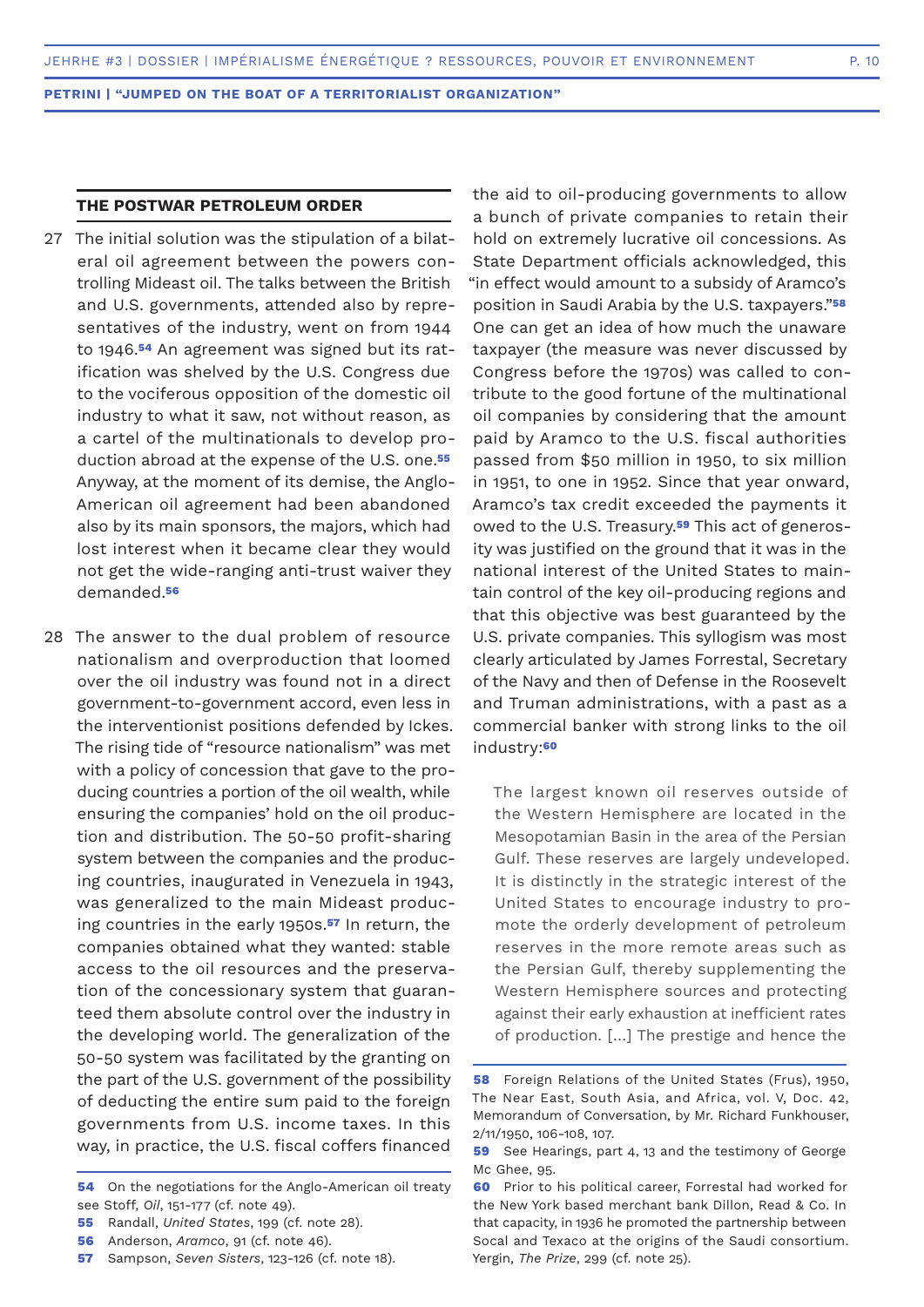influence of the United States is in part related to the wealth of the Government and its nationals in terms of oil resources, foreign as well as domestic. […] The good offices of the State Department should be used to the greatest possible extent to promote the expansion of United States oil holdings abroad, and to protect such holdings as already exist, i.e., those in the Persian Gulf area.**<sup>61</sup>**

- 29 The quote shows the rationale that justified the identification of the national interest with the defense of the role of oil companies abroad. As the control of the key oil-producing regions was a vital instrument for the U.S. ascendance on the world stage, it was imperative for the U.S. government to defend the U.S. oil companies who controlled those resources and to support their expansion.
- 30 A dense transnational network of joint ventures, consortia and commercial ententes which complemented the already established Iraq Petroleum Company (IPC) provided the oligopolistic architecture necessary to solve the problem of potential overproduction. In 1947, Jersey Standard and Standard Oil of New York (Socony), after an intricate negotiation with their partners within the IPC, freed themselves from the restrictions of the Red Line Agreement and joined Standard Oil of California and Texaco in exploiting the Saudi resources.**62** Thus, as Matthieu Auzanneau writes: "Transposée, transfigurée et accrue la puissance du vieil empire de John D. Rockefeller va désormais se perpétuer à travers la matrice du pétrole saoudien, comme un dragon change de peau, étendu sur un nouveau trésor fabuleux."**<sup>63</sup>**
- 31 The companies were well aware of the anti-trust implications of this development. As pointed out

by George V. Holton, Vice President and General Counsel of Socony, the threat of an antitrust action was real, but in the end the decision was political:

The arrangement would place practical control of crude reserves in the Eastern Hemisphere in the hands of seven companies. Five of them would be American owned and all of the latter have substantial reserves in the Western Hemisphere also. […] I cannot believe that a comparatively few companies for any great length of time are going to be permitted to control world oil resources without some sort of regulation. This is a political question.**<sup>64</sup>**

And indeed the question was answered on the 32 basis of political considerations. The Antitrust Division issued a report recommending that the Attorney General take no action for national security and foreign policy reasons:

International oil is a matter of grave concern to many branches of the Government. The State Department interest in the problem is both historic and current […]. The Department of the Interior, Department of National Defense and National Security Resources Board are also concerned with the shortage of oil reserves in this country. It is doubtful that they would look with favor upon any antitrust case which might affect American positions in foreign oil. […] Obviously, antitrust policy must be consistent with overall Government policy and with foreign policy and the promotion of national security. For these reasons, it is recommended that no action be taken at this time.**<sup>65</sup>**

The resurgence of Standard Oil in the sands of 33Saudi Arabia was complemented by the creation of a system of commercial agreements among the majors, which actually replaced the aborted Anglo-American Oil Agreement in providing for the "orderly development" of Mideast production. Thus, at the end of 1946 Jersey and Socony,

**<sup>61</sup>** Doc. 824, The Secretary of the Navy (Forrestal) to the Secretary of State, 11/12/1944, in Frus 1944, The Near East, South Asia, and Africa, the Far East, vol. V, 755-756, 756. **62** Sampson, *The Seven Sisters*, 114-119 (cf. note 18). A rich

primary documentation can be found in Hearings, part 8, 89-169.

**<sup>63</sup>** Matthieu Auzanneau, *Or noir. La grande histoire du pétrole* (Paris: La Découverte, 2015), 223.

**<sup>64</sup>** G.V. Holton to Brewster Jennings, 28/10/1946, Hearings, Part 8, 116-117. See also: Socony-Vacuum, *Board of Directors*, 5/3/1947, Hearings, Part 8, 156-159. **65** MNOC, 49-50.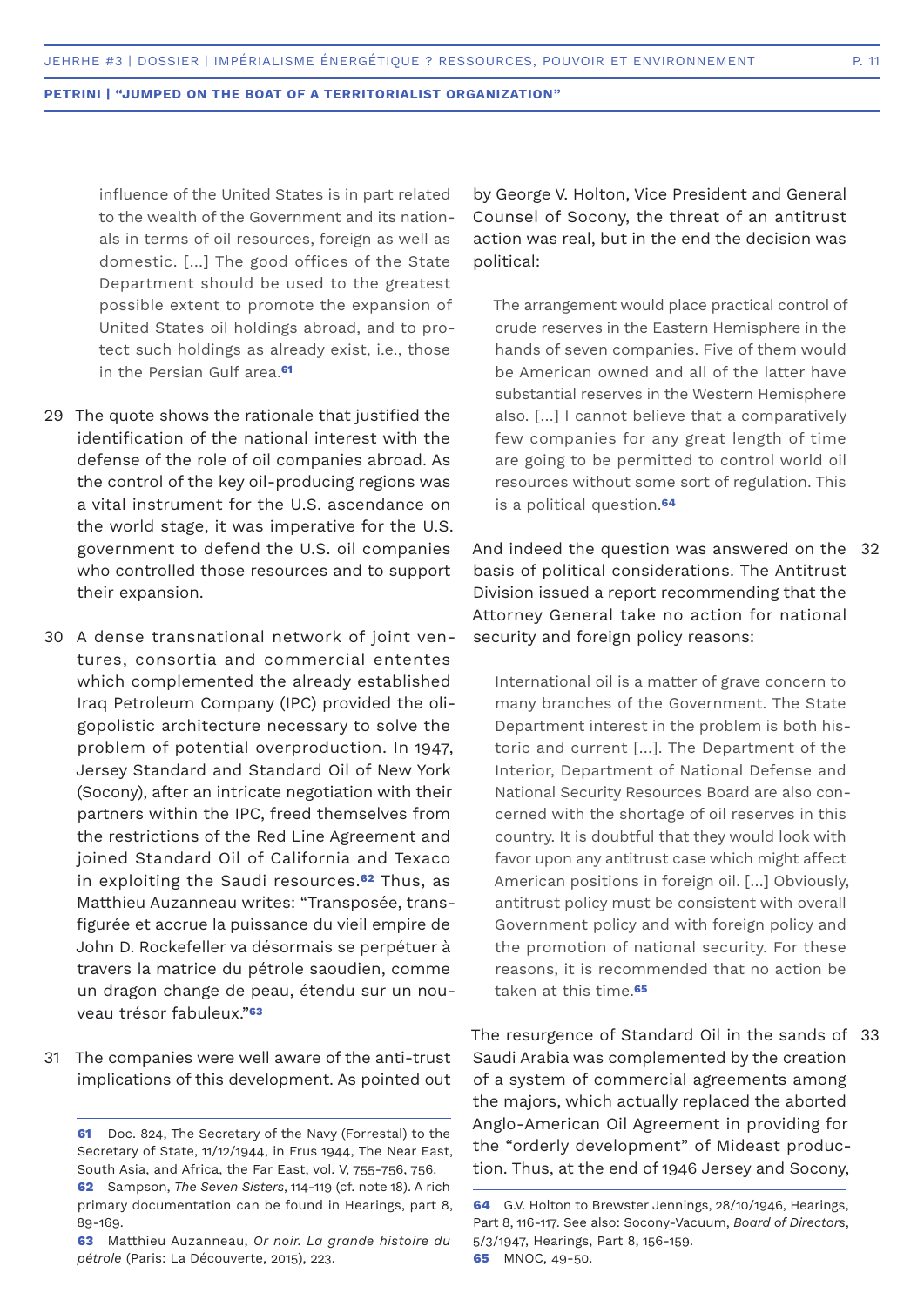to allay British fears of overproduction, signed a twenty-year supply agreement with the Anglo-Iranian that guaranteed the latter an outlet West of Suez for its Iranian (and Kuwaiti) crude.**66** Shell entered into a similar agreement on Kuwaiti oil with Gulf, a founding member of the IPC and since 1934 a 50-50 partner of Anglo-Iranian in Kuwait, whose reserves were at the time estimated to be greater than the Saudis'.

- The geopolitical consolidation of the U.S. hege-34 mony over Western Europe, after 1945, offered the market outlet for the quickly growing Mideast production, making this development compatible with the preservation of the interests of the U.S. domestic producers. The Marshall Plan played a key role in smoothing the transition to a new structure of the oil markets. As indicated by David Painter, between April 1948 and December 1951, 56% of the oil supplied by U.S. companies to Western Europe was financed by the Marshall Plan. Most of this oil was provided by the five U.S. majors producing in the Middle East: 48.8% from Jersey; 14% from Socal and Texaco; and 9.2% from Socony. As he writes: "This aid not only helped provide Europe with the energy it needed for recovery; it also served to maintain markets for U.S. oil companies at a time when their potential customers would otherwise have been unable to obtain the necessary dollars."**67** The Marshall Plan financed a radical transformation of the geographical pattern of European oil supplies. While in 1946 70% of Western Europe's oil imports came from the Western Hemisphere and only 30% from the Middle East, in 1950 Middle East oil accounted for 75% of those imports.**<sup>68</sup>**
- 35 At the same time, the availability of abundant and cheap Mideastern oil was crucial in making

possible the "economic miracles" in Western Europe throughout the 1950s and 1960s, thus permitting the successful application of the U.S. hegemonic recipe based on the spread of the system of mass production for mass consumption:

The open, nondiscriminatory monetary and trade system that the United States sought depended on growth and prosperity in other capitalist countries, which in turn depended on readily available, reasonably priced imports of petroleum, principally from the Middle East. In a material sense, oil was at the center of the redistributive system of American hegemony.**<sup>69</sup>**

The last bastion of exclusive British influence 36 on the Mideast oil, Iran, was penetrated by the U.S. oil firms in the aftermath of the 1951 nationalization, when the five U.S. majors, Shell and Compagnie Française des Pétroles (CFP) joined Anglo-Iranian in exploiting the local oil resources. The creation of the Iranian consortium in 1954 seemed to definitively consolidate the imperium of Western capitalism over the key oil region of the world. The successful boycott of Iranian oil after the 1951 nationalization and the 1953 coup against Mossadegh that put to rest Iranian nationalization, once again highlighted the importance for the oil multinationals of jumping on the boat of a powerful territorial organization. Backed by U.S. power, the concessionary system guaranteed the seven companies (plus the eighth sister, the CFP), seemingly absolute control over immensely lucrative resources. As calculated by Charles Issawi and Mohammed Yeganeh, the ratio of net income to total net assets amounted, for the period 1948-60, to 21% for the oil operations in Venezuela and to an astonishing 67% for those in the Middle East. To get an idea, the corresponding figure for the U.S. domestic oil industry was 10,8% and for the U.S. manufacturing industry was 13,7%.**<sup>70</sup>**

Keeping control of the oil of the "free world" in U.S. hands was crucial in the consolidation of U.S. 37

**<sup>66</sup>** Bamberg, *The History*, 305-307 (cf. note 39).

**<sup>67</sup>** Furthermore, more than 10% of the Marshall aid was spent on oil, more than any other single commodity, see: David Painter, "Oil and the Marshall Plan", *Business History Review*, n° 3, 1984, 362.

**<sup>68</sup>** See Charles Issawi, Mohammed Yeganeh, *The Economics of Middle Eastern Oil*, (New York: Praeger, 1962), 18; Middle East Oil, State Department Policy Paper, 10/9/1950, in Hearings, Part 7, 122-134, 124.

**<sup>69</sup>** Robert O. Keohane, *After Hegemony. Cooperation and Discord in the World Political Economy* (Princeton: Princeton UP, 1984), 140.

**<sup>70</sup>** Issawi, Yeganeh, *The Economics*, 112 (cf. note 68).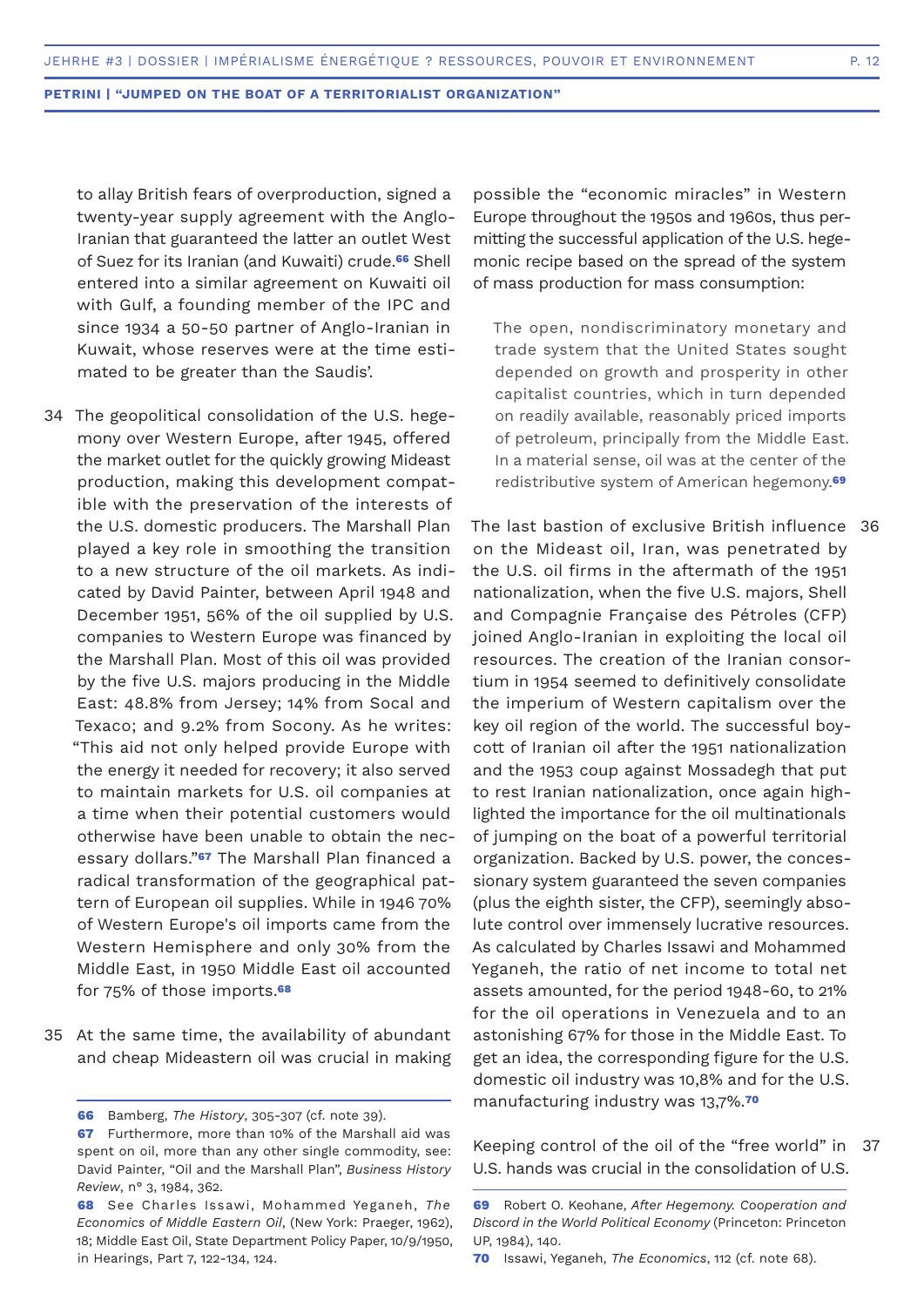hegemony. In early 1953 a debate raged within the outgoing Truman administration about the advisability of an antitrust legal action against the seven majors, accused by the attorney general and the Department of Justice of having established a world cartel since 1928 (what they actually did). The Departments of State, Defense and the Interior replied to the Department of Justice's allegations in a long, top secret position paper jointly presented to the National Security Council in early January.**71** The document reaffirmed the usual syllogism.

First, controlling the main oil production regions 38 was vital to assure the prosperity of the free world:

> Since Venezuela and the Middle East are the only sources from which the free world's import requirements for petroleum can be supplied, these sources are necessary to continue the present economic and military efforts of the free world. It therefore follows that nothing can be allowed to interfere substantially with the availability of oil from those sources to the free world.

Second, only American and British oil compa-39 nies were capable of guaranteeing an adequate development of the oil resources. The previous experiences with nationalization had demonstrated that the producing countries lacked the requisite expertise and capital.

> These nationals [the U.S. and British companies] have provided the ingenuity, capital, and technology to bring forth production from those areas on the tremendous scale required to fulfill world requirements. As matters now stand, they alone are capable of maintaining and expanding the production of those areas to meet the rising demand for petroleum of the free world. If United States and United Kingdom companies were for any reason expelled from Venezuela

and the Middle East, the oil from those areas would to a serious extent be lost to the free world.

Consequently, the document concluded, as 40 Forrestal had ten years earlier, it was in the highest interest of the U.S. government to protect these companies and their concessions:

American and British oil companies thus play a vital role in supplying one of the free world's most essential commodities. The maintenance of, and avoiding harmful interference with, an activity so crucial to the well-being and security of the United States and the rest of the free world must be a major objective of United States Government policy.

On 11 January, President Truman announced the termination of the grand jury investigation for national security reasons.**72** The majors were thus given a green light to continue untroubled their collusive market practices and to consolidate their hold on the industry by establishing the Iranian consortium, the only one in which the "Seven Sisters" were jointly represented. 41

Occasionally the economic and the geopolitical 42logics constitutive of imperialism seemed to be at variance. This happened more evidently in the 1940s with Ickes' interventionism and his search for a clearer demarcation of the public and the private spheres of interest in oil affairs. It happened again in the 1970s, in the aftermath of the first oil crisis, as we shall see. But even in the heyday of the Seven Sisters' dominance some strains emerged. The clearest case was arguably offered by the Shah's pressing requests for a rise in Iranian oil production during the 1960s.**73** The U.S. State Department supported the demands of a key regional ally in

**<sup>71</sup>** Frus 1952–1954, General: Economic and Political Matters, Volume I, Part 2, Doc. 159, Nsc 138/1, National Security Problems Concerning Free World Petroleum Demands and Potential Supplies, Top Secret, Washington, 6/1/1953, 1317-1329.

**<sup>72</sup>** As reported in MNOC, 64, Truman "emphasized, however, that he wished the case to be pursued vigorously in the civil courts". The civil case went on for ten years with no decision made in the end. The text of Truman's letter is in Hearings, part 7, 102.

**<sup>73</sup>** An overview of Iranian requests can be found in John J. McCloy Papers, Amherst College (JMP), Box 36, Folder 33, Oil General 1966, Memo: Current Iranian Situation, 2/11/1966.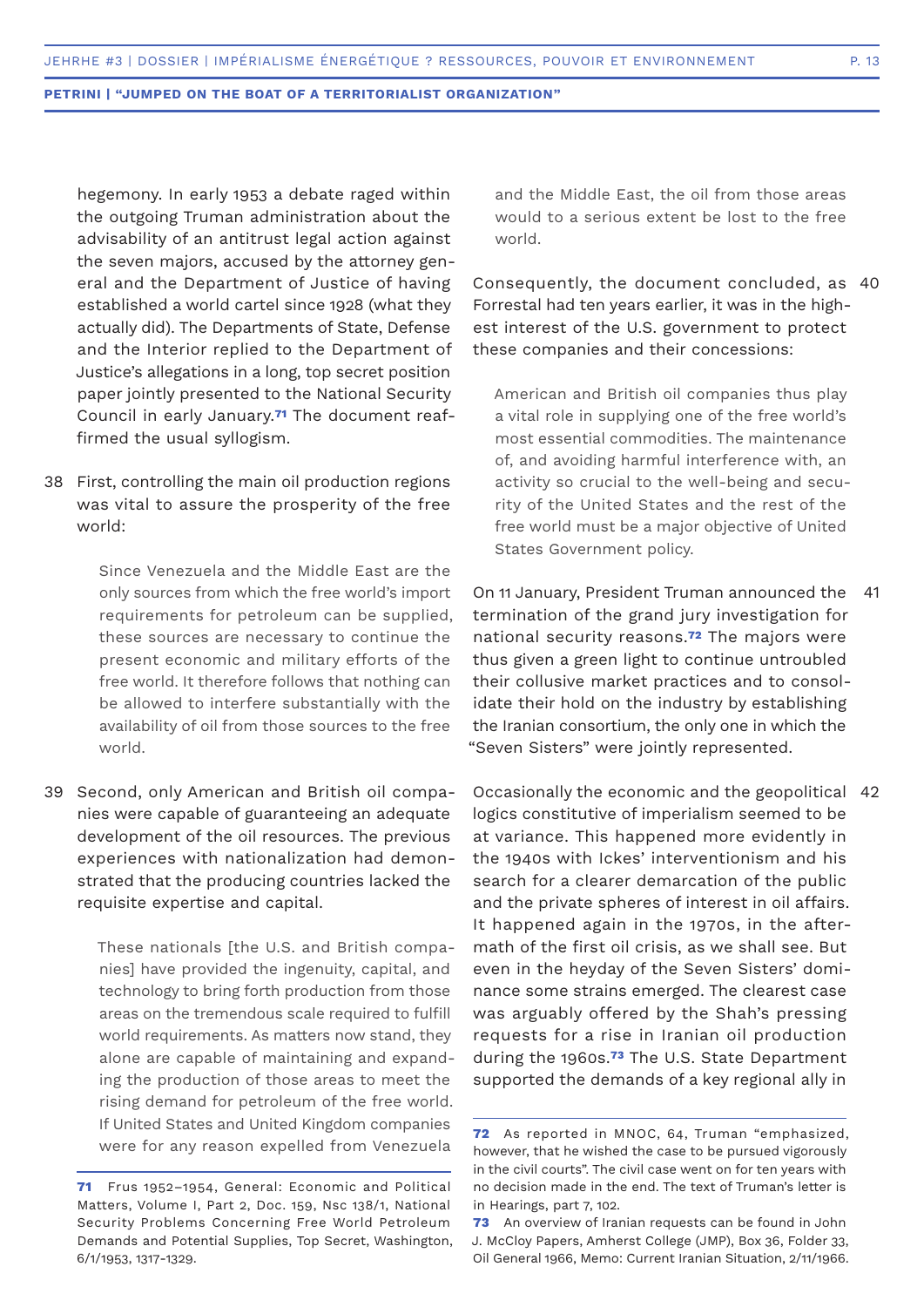search of additional resources to fund its programs of economic and military development. Notwithstanding the State's efforts, the companies resisted a rise in Iran's oil output lest it jeopardize the delicate balance of global oil trade**74**. In the end some form of compromise had to be devised. But on the whole, the companies were successful in circumventing the State's pressures and the compromise reached was much nearer to their positions than to government's.

43 The fact was that they held the whip hand in an asymmetrical relationship. This was due to several factors. First, once the preservation of companies' positions in the producing countries was assumed as a matter of national interest, diplomats and high ranking politicians had to bow to the needs of big business and prioritize the defence of profit over the demands of allies. Second, information on the oil markets was a monopoly of the companies. Even in the U.S. and the UK, the state apparatuses lacked the knowledge and expertise to comprehend the realities of international oil trade.**75** Finally, the oil companies could boast about their role as energy suppliers for the industrial societies and as an intermediary in the relationship with producing countries. As stated by Socony's chairman, Albert Nickerson: "As long as the privately owned international oil companies continue to act as a bridge and a buffer between governments […] it will be possible to reconcile and accommodate the conflicting interests of the producing countries and the consuming countries."**<sup>76</sup>**

# **THE SHOCK**

During the 1960s, the change in the oil market, 44 with the entry of many independent actors undercutting the grip of the majors on the international oil trade and the increasingly autonomous and combative stance of the producing governments, fatally undermined the foundations of the system.**77** The quadrupling of the oil price in the early 1970s, a consequence of the developments of the preceding decade, brought many in the consuming countries to question the wisdom of delegating the pursuit of the national interest to the action of private companies. The negotiations on the oil price preceding the shock of 1973 represented the last instance of the system inaugurated in Mesopotamia fifty years earlier in which the companies sat directly at the table while the consumers' governments stood backstage.**<sup>78</sup>**

In the wake of these dismal results, from the 45consumer's perspective, of the oil negotiations of the early 1970s, there was a wide public backlash against multinationals. In the U.S. the Senate held a comprehensive investigation, that lasted several months and filled a few volumes, on the activities of the oil multinationals since the 1930s. Its findings and conclusions were summed up by Senator Ted Kennedy:

The exhaustive hearings conducted by Senator Frank Church before the Senate Subcommittee on Multinational Corporations conclusively demonstrated that for most of the postwar era the US Government viewed the multinational oil companies as instruments of US foreign policy, especially in the Middle East, and that the US Government also considered the interests of the companies basically identical with the US national interest. Out of these two assumptions evolved the system of oil allocation

**<sup>74</sup>** For a vivid illustration of this dialectic between diplomacy and business see for ex. Memorandum to file, Meeting in Washington with State Department, Iranian Problems, 28/3/1968, in Hearings, Part 7, 274-275, which reports a meeting between State's representatives, headed by the Undersecretary for Political Affairs Eugene Rostow and some top executives of American oil companies.

**<sup>75</sup>** On the UK situation see Jonathan Kuiken, "Caught in Transition: Britain's Oil Policy in the Face of Impending Crisis, 1967-1973", *Historical Social Research*, n° 4, 2014, 272-290; on the U.S. cf. MNOC, 15-16.

**<sup>76</sup>** JMP; Box 36, Folder 15, Oil General 1963, How International Oil Companies Serve the Free World, A talk by Albert L. Nickerson, Chairman of the Board, Socony Mobil Oil Co., San Francisco, 14/9/1962.

**<sup>77</sup>** Steven A. Schneider, *The Oil Price Revolution* (Baltimore: The Johns Hopkins UP, 1983).

**<sup>78</sup>** Francesco Petrini, "Eight Squeezed Sisters. The Oil Majors and the Coming of the 1973 Oil Crisis", in Elisabetta Bini, Giuliano Garavini, Federico Romero (eds), *Oil Shock: The Crisis of 1973 and its Economic Legacy* (London: I.B. Tauris, 2016).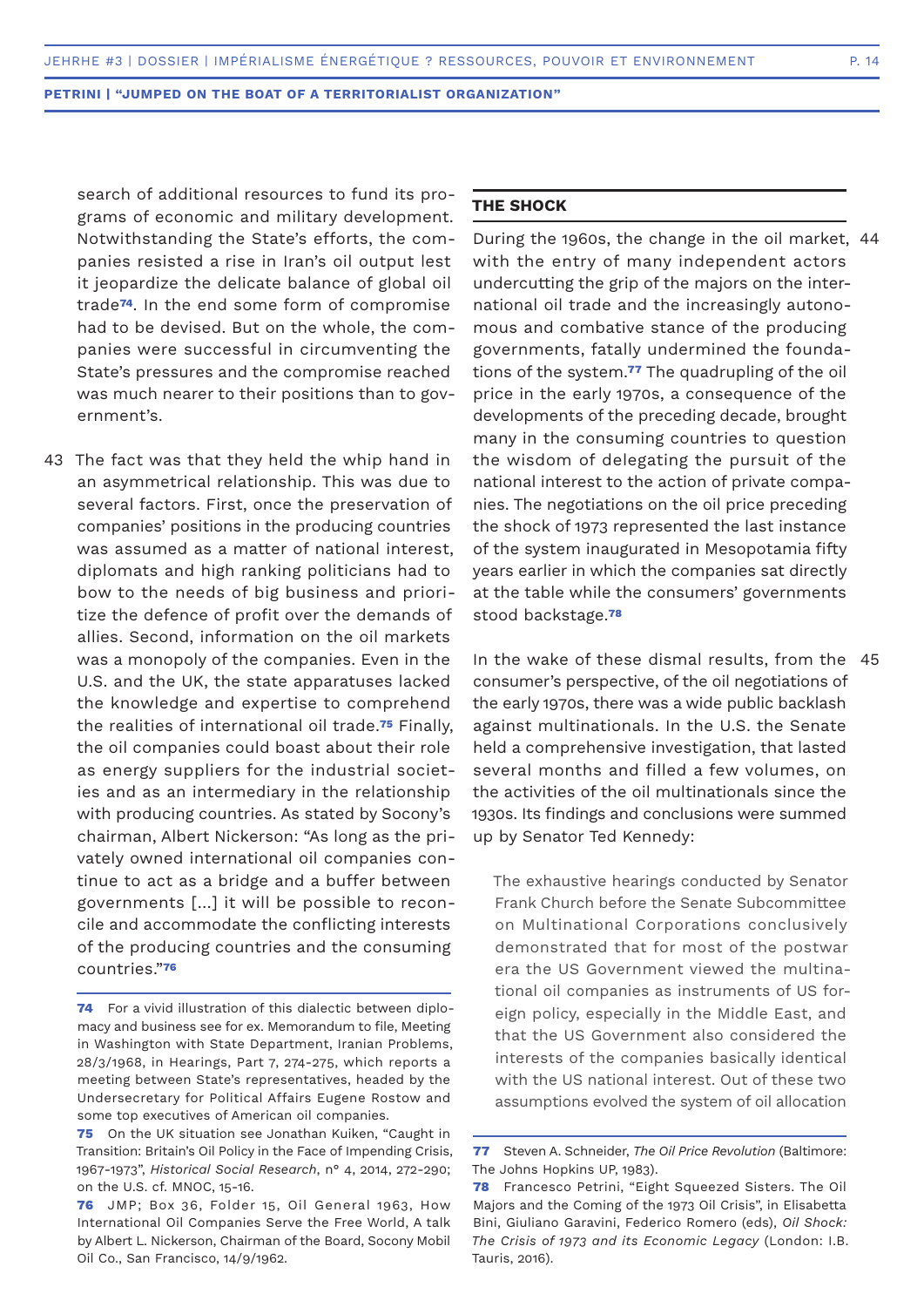administered by the majors and relied upon by the consumer nations. This system has now collapsed. As a consequence, the policy assumptions on which the system was founded can no longer be relied upon.**<sup>79</sup>**

- As a reaction to the crisis and to the ambiguous 46 role played by the companies in it, criticisms of the identification of the national interest with that of the companies and proposals for a more autonomous profile of the public action in the energy domain flowed throughout the Western world.**<sup>80</sup>**
- 47 In the U.S., the Senate Subcommittee on Multinational Corporations pleaded for a democratization of the process of definition of the national interest:

In a sense, this is the overriding lesson of the petroleum crisis: in a democracy, important questions of policy with respect to a vital commodity like oil, the life blood of an industrial society, cannot be left to private companies acting in accord with private interests and a closed circle of government officials. They must be surfaced for public debate and education so that a coherent policy can be evolved with a firm base of public support.**<sup>81</sup>**

48 In the UK, the wisdom of delegating the oil policy to the companies was put in doubt. As a report on British oil policy concluded: "up to now HMG has been able, in the main, to achieve […] secure oil supplies at reasonable prices with a basically *laissez-faire* policy", yet the recent developments in the oil markets "suggest that, despite the hazards of interfering in such a complex industry, HMG will have to play a more positive role than

hitherto, in co-operation with other major consumer governments […]."**82** The companies, had spent almost all their credibility at the negotiating table with OPEC. As Nicholas Fenn, Deputy Head of the Foreign Office Energy Department wrote in June 1973: "The companies themselves have reached the end of the road. They can no longer guarantee oil delivery, let alone at reasonable prices. They will continue to resist OPEC demands as skilfully as possible, but we must be under no illusion – they will surrender every time in the end."**<sup>83</sup>**

In the effervescent political climate of the time, 49 many predicted the end of the oil imperialism. A British backbencher declared: "the era of […] Western oil imperialism in the Middle East [had come] to an end".**84** His name was Winston Churchill, the nephew of the man we can consider the founding father of oil imperialism in the Middle East.

# **EPILOGUE**

Actually things didn't change as radically as the 50young Churchill predicted. The neo-liberal revolution brought about the shelving of the proposals directed at breaking off, or at least at loosening, the connection between state power and big business. In the "actual pragmatics of neoliberalism", in David Harvey's words,**85** the dose of state support to capitalist interests might be obfuscated by an omnipresent *laissez-faire* rhetoric but it is actually heavy and crucial in supporting the level of profitability. In the oil industry the need for a strong public boat on which to jump became even more pressing after the Western companies found themselves facing states and public companies that were

**<sup>79</sup>** 94th Congress, *Hearings Before the Subcommittee on Energy of the Joint Economic Committee of the United States Congress, Multinational Oil Companies and OPEC: Implications for U.S. Policy, June 2, 3 and 8, 1976* (Washington: U.S. Government Printing Office, 1977), 3-4.

**<sup>80</sup>** Francesco Petrini, "Oil: Too Important to be Left to the Oilmen? Britain and the First Oil Crisis, 1970-3", in John Fisher, Effie Pedaliu, Richard Smith (eds), *The Foreign Office, Commerce and British Foreign Policy since 1900: Volume II: 1945-to date* (London: Palgrave, 2016). **81** MNOC, 17-18.

**<sup>82</sup>** Documents on British Policy Overseas, S. III, vol. IV, The year of Europe: America, Europe and the energy crisis, 1972-1974, edited by Keith Hamilton and Patrick Salmon (London: Routledge, 2006), CAB 134/3606, Memo by P. E. Walker, 8 February 1973.

**<sup>83</sup>** The National Archives of the United Kingdom, Kew Gardens (TNA), FCO 55/1057, Fenn, Oil Talks with the Companies, 29 June 1973.

**<sup>84</sup>** TNA/FCO 55/1059, Note for the record, Energy, 31/1/1973. **85** David Harvey, *A Brief History of Neoliberalism* (Oxford: Oxford UP, 2005), 21.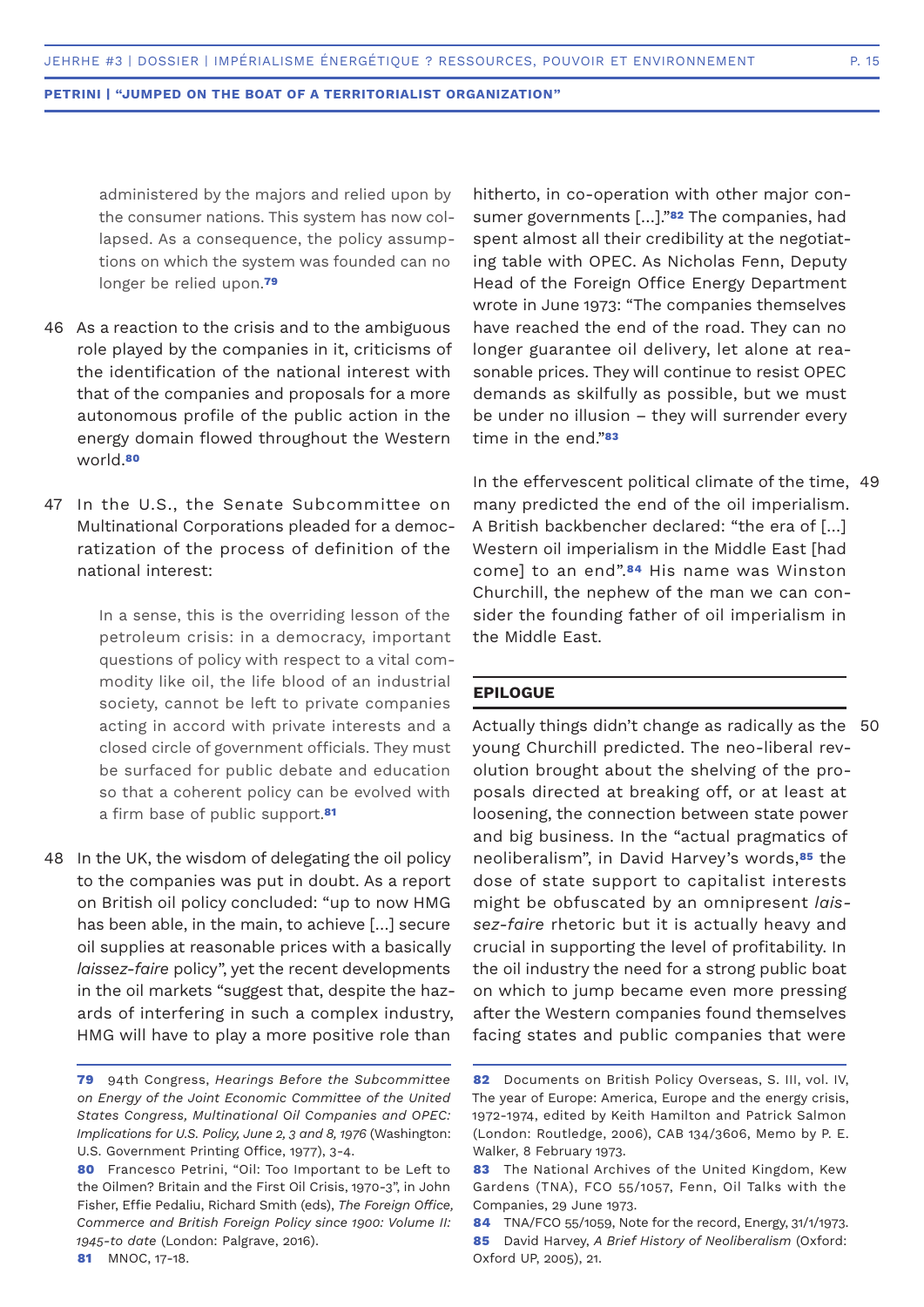no longer the weak semi-sovereign entities of the immediate postcolonial past.

- In the aftermath of the oil crises of the 1970s, the majors lost their role as sole intermediary between consumers and producers and their absolute control over international oil, but this development only slightly diminished their wealth and their political clout. During the 1980s, they acted to curb the role of OPEC as the main price-setting entity for international oil. New areas of production in politically safe regions (North Sea, Alaska) were quickly developed while spot prices and future contracts were replacing posted prices and intergovernmental contracts.**86** Since the early 1990s, Middle East wars have played a key role in producing a condition of "scarcity", thus helping to keep the oil supply and offer in balance. Once again, as already happened in the 1950s and 1960s, Iraqi oil production (and then Iran) was penalized by the needs of the "market". The imperative of the "creation of scarcity"**87** has become even more pressing after the boom of oil shale production within the USA. 51
- 52 In all of this the cooperation with the power of the U.S. state was crucial. Politicians and state officials nurtured a geopolitical agenda of their own and maintained as a key objective of U.S. foreign policy the conservation of a form of direct or indirect control of the main sources of oil.**88** As Harvey put it:

Not only does [the invasion of Iraq] constitute an attempt to control the global oil spigot and hence the global economy through domination over the Middle East. It also constitutes a powerful U.S. military bridgehead on the Eurasian land mass which, when taken together with its gathering alliances from Poland down through the Balkans, yields it a powerful geostrategic position in Eurasia with at least the potential to disrupt any consolidation of a Eurasian power.**<sup>89</sup>**

However, the preliminary impression is that, as 53 in the past, in a clash between the logic of capitalism and that of geopolitics, the former prevails. From the history we have reviewed, we have evidence that, once the national interest is assumed as coincident with that of private companies, the result is the defence of the companies' aims and objectives at all costs. As Keynes said, a firm "has no object in the world except to end up with more money than it started with."**<sup>90</sup>** In other words, the protection of private profit ends up prevailing over political and diplomatic considerations*. Still, government officials could consider themselves – as Ralph Miliband wrote – "*above the battles of civil society, as classless, as concerned above all to serve the whole nation, the national interest."**<sup>91</sup>**

Finally, one fundamental change occurred in 54the last decades: the weakening of the hegemonic capacity of the United States and the emergence of new rivals on the global energy scene has made oil imperialism deadlier with a more frequent recourse to force. To paraphrase Karl Polanyi, to maintain the sway of the Western imperialism on some of the key world oil reserves it has become increasingly necessary to have recourse to the ominous poise of a heavy ship's cannon rather than to the timely pull of a thread in the international energy network.**<sup>92</sup>**

**<sup>86</sup>** Francesco Petrini, "Counter-shocked? The oil majors and the price slump of the 1980s", in Duccio Basosi, Giuliano Garavini, Massimiliano Trentin (eds), *Countershock: The Oil Counter-Revolution of the 1980s* (London: I.B. Tauris, 2018), 76-96.

**<sup>87</sup>** On the centrality of this concept in the oil industry's history see Timothy Mitchell, Carbon Democracy. Political Power in the Age of Oil (London: Verso, 2011), 39-42.

**<sup>88</sup>** See for example, as an influential statement of the goals of U.S. foreign policy in the post-Cold War world which explicitly affirms this objective, the "Defence Planning Guidance" circulated within the George H.W. Bush administration in 1991/92 (https://nsarchive2.gwu.edu//nukevault/ ebb245/index.htm, accessed 18/02/2020).

**<sup>89</sup>** Harvey, The New Imperialism, 85 (cf. note 6).

**<sup>90</sup>** John M. Keynes, *The Collected Writings*, vol. 29 (London: Macmillan Press, 1971), 89.

**<sup>91</sup>** Miliband, *The State*, 72 (cf. note 10).

**<sup>92</sup>** Karl Polanyi, *The Great Transformation. The Political and Economic Origins of Our Time* (Boston: Beacon Press, 2001), 14.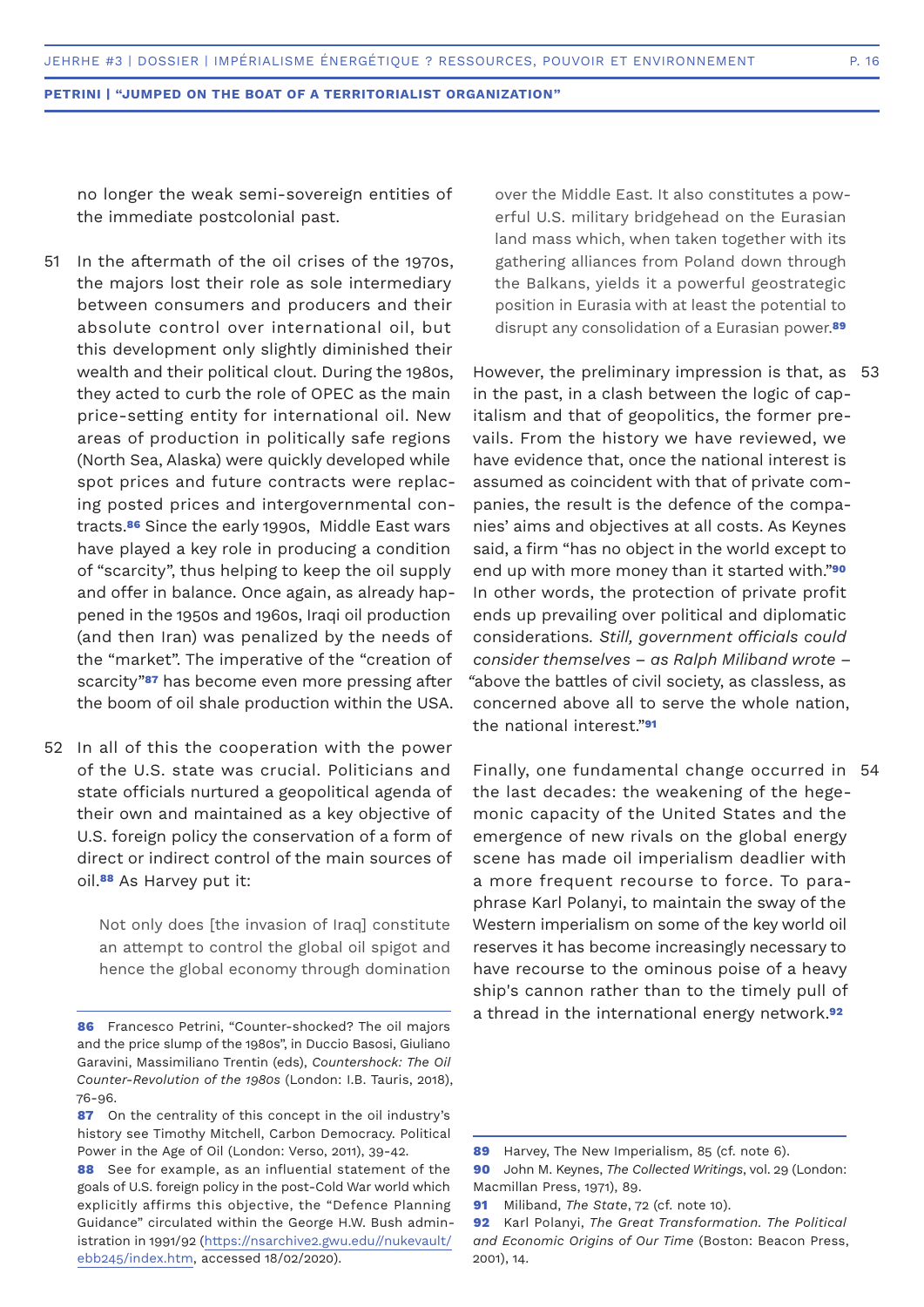# **Bibliographie**

# **93rd Congress, Subcommittee on Multinational Corporations of the Committee on Foreign Relations of the United States Senate**

*A Documentary History of Petroleum Reserves Corporation 1943-1944* (Washington: U.S. Government Printing Office, 1974).

# **93rd Congress, Report to the Committee on Foreign Relations of the U.S. Senate**

*Multinational Oil Corporations and U.S. Foreign Policy*, 2/1/1975 (Washington: U.S. Government Printing Office, 1975).

#### **93rd Congress**

*Hearings Before the Subcommittee on Multinational Corporations of the Committee on Foreign Relations of the U.S. Senate* (Washington: U.S. Government Printing Office, 1975), part 4 and part 8.

# **94th Congress, Hearings Before the Subcommittee on Energy of the Joint Economic Committee of the United States Congress**

*Multinational Oil Companies and OPEC: Implications for U.S. Policy* (Washington: U.S. Government Printing Office, 1977).

# **Anderson Irvine**

*Aramco, the United States and Saudi Arabia. A Study of the Dynamics of Foreign Oil Policy, 1933- 1950* (Princeton: Princeton UP, 1981).

# **Arrighi Giovanni**

*The Long 20th Century: Money, Power and the Origins of Our Times* (London: Verso, 2009).

#### **Auzanneau Matthieu**

*Or noir. La grande histoire du pétrole* (Paris : La Découverte, 2015).

#### **Bamberg James**

*The History of the British Petroleum Company. Volume 2: The Anglo-Iranian Years, 1928-1954* (Cambridge: Cambridge UP, 1994).

## **Blair John M.**

*The Control of Oil* (New York: Vintage Books, 1976).

#### **Brand Donald R.**

"Corporatism, the Nra, and the Oil Industry", *Political Science Quarterly*, n° 1, 1983, 99-118.

# **Braudel Fernand**

*Afterthoughts on Material civilization and Capitalism* (Baltimore: The Johns Hopkins UP, 1977).

*Civilization and Capitalism, 15th-18th Century: Vol. II. The Wheels of Commerce* (London: Collins, 1982).

# **Callinicos Alex**

*Imperialism and Global Political Economy* (Cambridge: Polity Press, 2009).

#### **DeNovo John**

"The Movement for an Aggressive American Oil Policy Abroad, 1918- 1920", *The American Historical Review*, n° 4, 1956, 854-876.

*American Interests and Policy in the Middle East 1900-1939* (Minneapolis: The University of Minnesota Press, 1963), 176-202.

#### **Di Tommaso Gaetano**

*America's Energy Transition, the Evolution of the National Interest, and the Middle Eastern Connection at the Dawn of the Twentieth Century* (PhD diss., University of Bologna, 2017).

Documents on British Policy Overseas, S. III, vol. IV, The year of Europe: America, Europe and the energy crisis, 1972-1974, edited by Keith Hamilton and Patrick Salmon (London: Routledge, 2006).

## **Eley Geoff**

"Defining social imperialism: use and abuse of an idea", *Social History,* vol. 1, 1976, 269–290.

# **Fanning Leonard M.**

*The Story of the American Petroleum Institute; a Study and Report* (New York: World Petroleum Policies, 1959).

Foreign Relations of the United States, 1944, The Near East, South Asia, and Africa, the Far East, vol. V (Washington: U.S. Government Printing Office, 1965).

Foreign Relations of the United States, 1950, The Near East, South Asia, and Africa, vol. V (Washington: U.S. Government Printing Office, 1978).

Foreign Relations of the United States, 1952–1954, General: Economic and Political Matters, Volume I, Part 2, (Washington: U.S. Government Printing Office, 1983).

## **Frankel Paul H.**

*Essentials of Petroleum* (London: Frank Cass, 1969).

#### **Frey John W., Ide H. Chandler**

*A History of the Petroleum Administration for War, 1941-1945* (Washington: U.S. Government Printing Office, 1946).

#### **Gibb George S. and Knowlton Evelyn H.**

*History of Standard Oil Company (New Jersey),* vol. II: *The Resurgent Years 1911-1927* (New York: Harper & Brothers, 1956).

## **Gowan Peter**

"A Calculus of Power", *New Left Review*, n° 16, 2002, 47-67.

#### **Hartshorn Jack E.**

*Oil Companies and Governments: An Account of the International Oil Industry in Its Political Environment* (London: Faber and Faber, 1962).

#### **Harvey David**

*The New Imperialism* (Oxford: Oxford UP, 2003).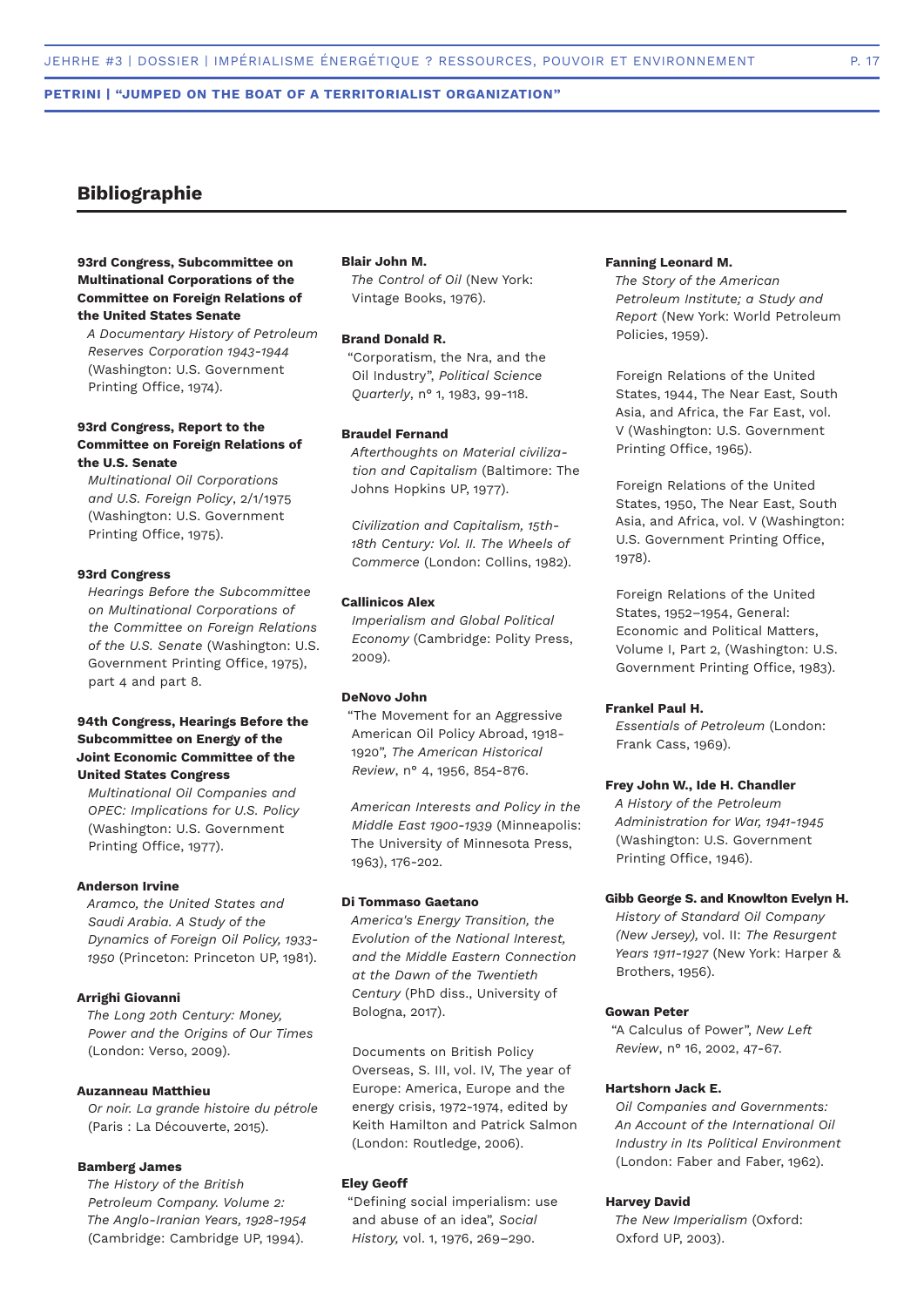#### **Harvey David**

*A Brief History of Neoliberalism* (Oxford: Oxford UP, 2005).

# **Hawley Ellis W.**

*The New Deal and the Problem of Monopoly: A Study in Economic Ambivalence* (New York: Fordham UP, 1995).

# **Hogan Michael J.**

*Informal Entente, The Private Structure of Cooperation in Anglo-American Diplomacy 1918-1928* (Columbia: University of Missouri Press, 1977).

#### **Horkheimer Max**

"Die Juden und Europa", *Zeitschrift für Sozialforschung*, vol. VII/1939 (New York: Institute of Social Research, 1940), 115-137.

# **Issawi Charles, Yeganeh Mohammed**

*The Economics of Middle Eastern Oil*, (New York: Praeger, 1962).

#### **Jones Geoffrey**

*The State and the Emergence of the British Oil Industry* (London: Macmillan, 1981).

#### **Keohane Robert O.**

*After Hegemony. Cooperation and Discord in the World Political Economy* (Princeton: Princeton UP, 1984).

#### **Keynes John M.**

*The Collected Writings*, vol. 29 (London: Macmillan Press, 1971).

# **Kuiken Jonathan**

"Caught in Transition: Britain's Oil Policy in the Face of Impending Crisis, 1967-1973", *Historical Social Research*, n° 4, 2014, 272-290.

#### **Lear Linda J.**

*Harold L. Ickes: the Aggressive Progressive, 1874-1933* (New York: Garland Publishing, 1981).

#### **Maugeri Leonardo**

*The age of oil* (Westport: Praeger, 2006).

## **McCormick Thomas J.**

"Drift or Mastery? A Corporatist Synthesis for American Diplomatic History", *Reviews in American History*, n° 4, 1982, 318-330.

## **Miliband Ralph**

*The State in Capitalist Society* (New York: Basic Books, 1969).

#### **Mitchell Timothy**

*Carbon Democracy. Political Power in the Age of Oil* (London: Verso, 2011).

# **Nash Gerald D.**

*United States Oil Policy, 1890-1964* (Pittsburgh: University of Pittsburgh Press, 1968).

## **Nienaber Clarke Jeanne**

*Roosevelt's Warrior: Harold L. Ickes and the New Deal* (Baltimore: Johns Hopkins UP, 1996).

## **Nowell Gregory**

*Mercantile States and the World Oil Cartel, 1900-1939* (Ithaca: Cornell UP, 1994).

#### **Olien Roger M., Davids Diana**

*Oil and Ideology: The Cultural Creation of the American Petroleum Industry* (Chapel Hill: The University of North Carolina Press, 2000).

#### **Painter David**

"Oil and the Marshall Plan", *Business History Review*, n° 3, 1984, 359-383.

*Oil and the American Century: The Political Economy of U.S. Foreign Oil Policy, 1941–1954* (Baltimore: Johns Hopkins UP, 1986).

#### **Penrose Edith**

*The Growth of Firms, Middle East Oil and Other Essays* (London: Frank Cass, 1971).

## **Petrini Francesco**

*Eight Squeezed Sisters. The Oil Majors and the Coming of the 1973 Oil Crisis*, *in* Elisabetta Bini, Giuliano Garavini, Federico Romero (eds), *Oil Shock: The Crisis of 1973 and its Economic Legacy* (London: I.B. Tauris, 2016), 89-114.

*Oil: Too Important to be Left to the Oilmen? Britain and the First Oil Crisis, 1970-3,* in John Fisher, Effie Pedaliu, Richard Smith (eds), *The Foreign Office, Commerce and British Foreign Policy since 1900: Volume II: 1945-to date* (London: Palgrave, 2016), 443-464*.*

*Counter-shocked? The oil majors and the price slump of the 1980s*, *in* Duccio Basosi, Giuliano Garavini, Massimiliano Trentin (eds), *Countershock: The Oil Counter-Revolution of the 1980s* (London: I.B. Tauris, 2018), 76-96.

# **Polanyi Karl**

*The Great Transformation. The Political and Economic Origins of Our Time* (Boston: Beacon Press, 2001).

#### **Randall Stephen J.**

*United States Foreign Oil Policy Since World War I. For Profits and Security* (Montreal & Kingston: McGill-Queen's UP, 2005).

#### **Rosenberg Justin**

"Isaac Deutscher and the Lost History of International Relations", *New Left Review*, n° 215, 1996, 3-15.

#### **Sampson Anthony**

*The Seven Sisters. The Great Oil Companies and the World They Made* (Sevenoaks: Hodder and Stoughton, 1975).

#### **Schneider Steven A.**

*The Oil Price Revolution* (Baltimore: The Johns Hopkins UP, 1983).

#### **Sherrill Robert**

*The Oil Follies of the 1970-1980. How the Petroleum Industry Stole the Show (and Much More Besides)*, New York: Anchor Press, 1983).

#### **Silva Herzog Jesús**

*Historia de la expropiación de las empresas petroleras* (Ciudad de México: Instituto Mexicano de Investigaciones, 1973).